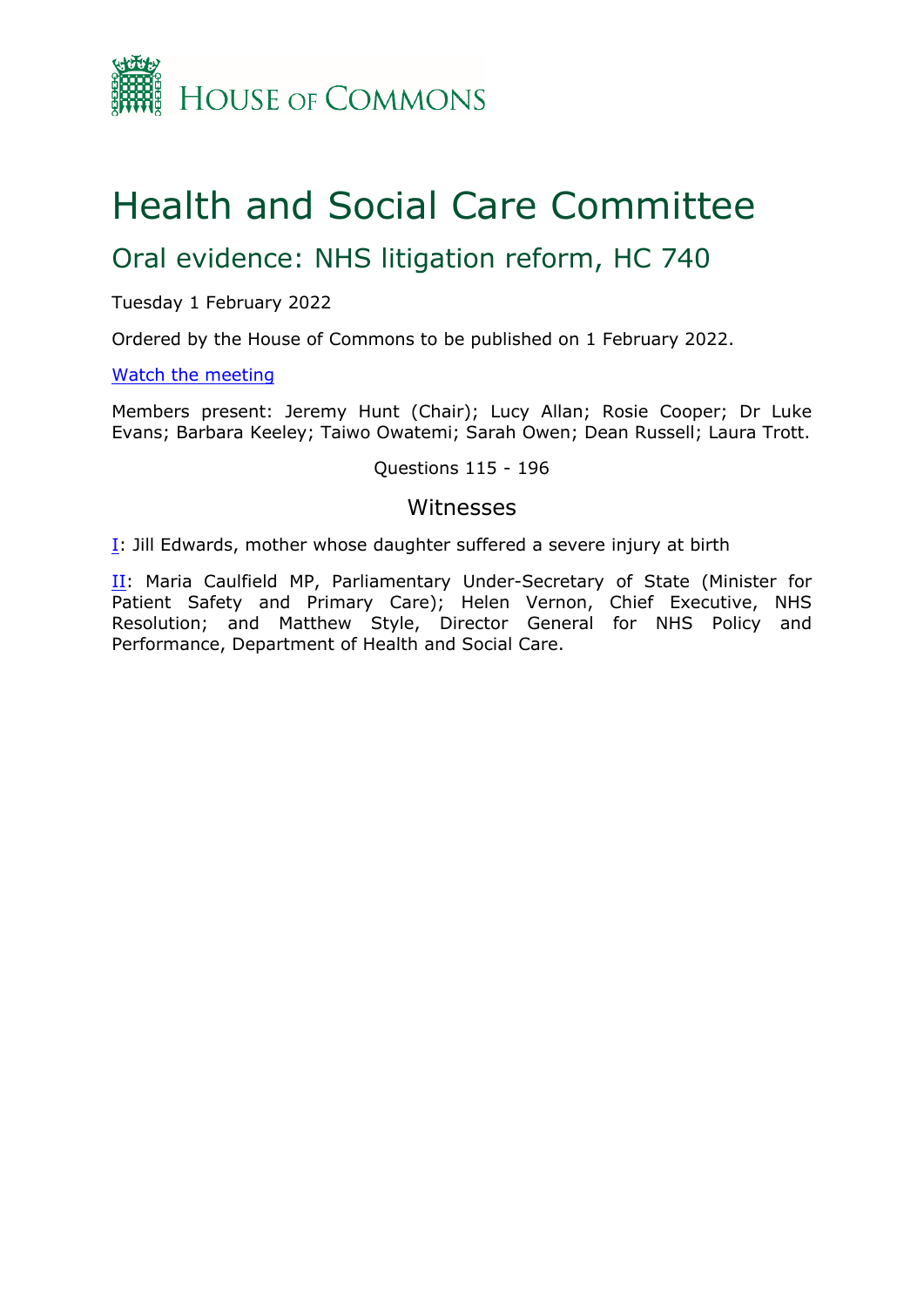

## <span id="page-1-0"></span>Examination of witness

Witness: Jill Edwards.

**Chair:** Good morning, and welcome to the third and final evidence session of the Health and Social Care Select Committee inquiry into NHS litigation reform. Later on, we are pleased to welcome back to the Committee the Minister for Patient Safety and Primary Care, Maria Caulfield; the director general for NHS policy and performance at the DHSC, Matthew Style; and Helen Vernon, chief executive of NHS Resolution.

First, we are going to hear from Jill Edwards. Jill's daughter, Kirsty, was born in 1983 at the Royal Shrewsbury Hospital following a very traumatic labour and an emergency C-section. Kirsty suffered a brain injury, leaving her with cerebral palsy. It took a protracted legal process and 24 years for them finally to receive compensation, which they did in 2007. My colleague, Lucy Allan, who is Jill's MP, is going to ask her some questions. Welcome, Jill, and over to you, Lucy.

Q115 **Lucy Allan:** Thank you, Chair. Good morning, Jill. Thank you so much for being with us today. Thank you also for your courage in fighting for Kirsty for so many years against the odds.

Jill, after Kirsty was born, how long did it take for you to find out that there had been serious errors in the care that you and Kirsty received?

*Jill Edwards:* I always thought there was something wrong, but obviously I could not get the answers. I changed GPs, and it was my new GP who told me that it was not my fault, as I was led to believe, even though they did not actually say it was my fault. When I spoke to them about having more children, because by that time it was 1989, he said it was nothing to do with me and it was the birth.

Q116 **Lucy Allan:** You had been under the impression that somehow the care that you received was not related to the birth defects that Kirsty had.

**Jill Edwards:** Yes. I asked questions, obviously, immediately after she was born when he told me how bad she was and everything. Bear in mind that I was 20 years old and, dare I say it, a bit naive. He just said that it was one of those things. I had all that kind of thing said to me. Even after, I asked and asked. She was diagnosed at nine months with cerebral palsy, and from there I never stopped asking people about why she was like this and what had happened. I knew everything until I went into theatre, but I did not know any more than that. I never got the answers.

Q117 **Lucy Allan:** Did Shrewsbury and Telford Hospital Trust ever give you a full explanation as to what actually happened, and why Kirsty had—

#### *Jill Edwards:* No.

Q118 **Lucy Allan:** Never? They did not take you aside and say, "Look, the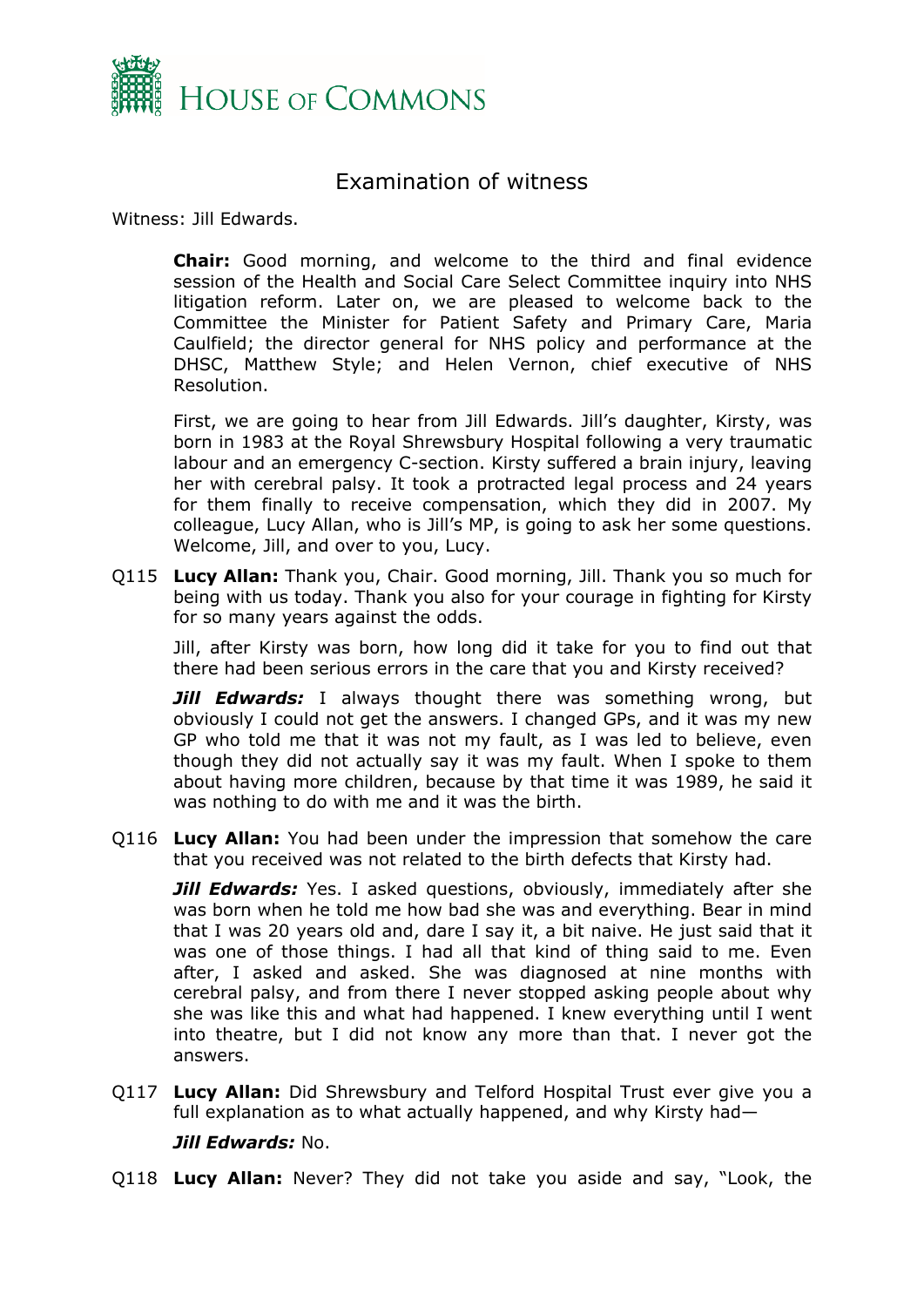

cerebral palsy was due to an accident at birth"?

*Jill Edwards:* They told me it was a brain injury, but they did not say anything about how it was caused or anything. I just thought it was something to do with me.

Q119 **Lucy Allan:** You went to see a GP some years later, and then what happened?

*Jill Edwards:* I changed GPs and went to see him, like you do, at a new consultation. We talked about everything. We talked about Kirsty because she came to the GP with me. Obviously, I asked questions about whether, if I went on to have any more children, that would happen to them. When I asked that question at Shrewsbury, they said they could not guarantee that it would not happen.

Q120 **Lucy Allan:** At that point, presumably, you decided to find a solicitor who was willing to take your case. Why do you think it took 10 years for the court finally to rule in your favour? What were the obstacles you had to overcome to get to that point?

*Jill Edwards:* The obstacles I overcame were trying to find, back in 1989 or 1990, solicitors who were experienced in all of that kind of litigation. The first one I went to did nothing. For two years, I never heard anything. Obviously, with solicitors, you just think, "I'll let them do what they've got to do." I then went to another solicitor, who I knew a bit more. He said he would have a look into it, but he was very up front and honest with me and said that it was really out of his field and his depth.

It was 1996 by the time I eventually found a solicitor who took it on but he said he could not make any promises. That is how the ball started rolling. I had three solicitors up until that point.

Q121 **Lucy Allan:** All that time you were caring for Kirsty, who was quite severely disabled as a consequence of the birth trauma. How did fighting a case alongside that impact upon you, Kirsty and your family?

**Jill Edwards:** It was really difficult. Bear in mind as well that in 1992 I had my son. I was again under Shrewsbury hospital. At that point, they had already been notified that I was looking at legal action. I dare say that one of the consultants was not very pleasant to me. He told me that it was all in my head, that I had delivered this baby and that, if he had been about when I was having my daughter, he would have got her out. He would have killed it, but he would have got her out. Am I allowed to say what he went on to say?

Q122 **Lucy Allan:** Yes, go ahead.

*Jill Edwards:* He went on to say that I had a pelvis like a bucket, size seven feet and my baby should fall out.

Q123 **Lucy Allan:** Would you say that again? I just missed that point.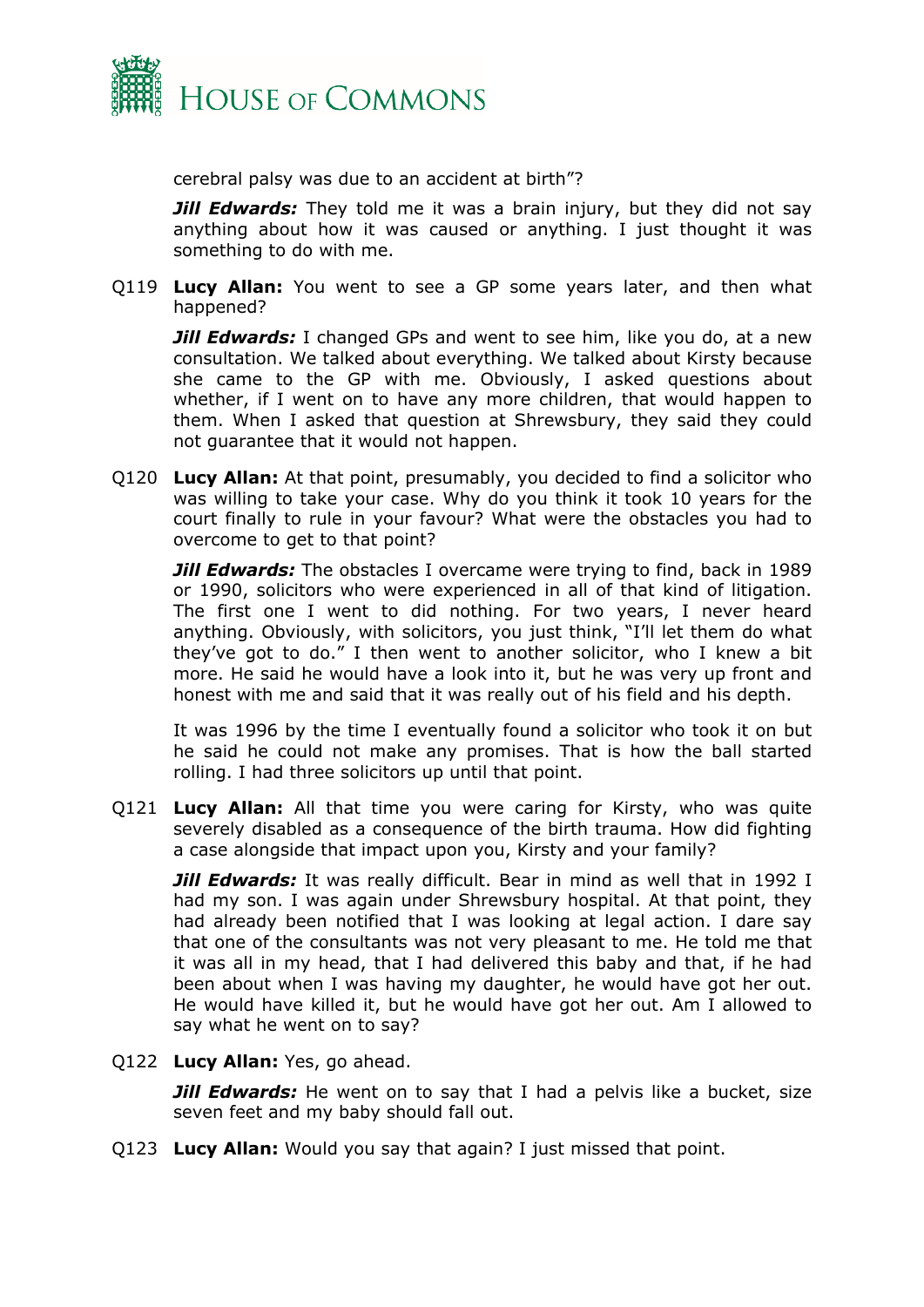

*Jill Edwards:* When I went to see him—I think I was about six months into my pregnancy with my son—I said I was always told that I would have a caesarean after having Kirsty. He would not allow that. He said I had to labour. He said that I had a pelvis like a bucket, size seven feet, and therefore my baby should fall out. He refused to let me have a caesarean. He said that he would be around when I was having my son, which absolutely terrified me.

I actually went back to my GP and begged him to send me to Wrexham. He said he could not, and I had to go to Shrewsbury. I was so scared of going back to that hospital because I just thought, "You know, I am going to go through all this again, what I went through with my daughter." When I went into labour, it was the middle of the night. Luckily, it was a Sunday evening so that labour progressed, and I ended up having a caesarean again.

Q124 **Lucy Allan:** Going on to the court process and the trial, can you describe what happened? After you found a solicitor and the case was being fought for you, can you describe what happened in court and at the trial, and how that made you feel?

**Jill Edwards:** The whole thing of getting solicitors, the QC and the barristers, took a long time before they admitted liability and causation. Kirsty was 21 at that point. Time was running out. There are lots of things you do not know, as a person like me, and I did not realise about the legal side of things. I was not aware—I did not know—that a child only has until they are 21 to start off. They kept putting obstacles in the way, saying that they had lost the notes and this, that and the other. They said that they had not got the birth notes. My solicitor and my barrister then made them swear on an affidavit, and lo and behold they were produced. That is when we found out what had gone on in theatre.

Then they admitted liability and causation. Kirsty was 21 at that point, but then they would not come to a decision about how much compensation Kirsty would get. It took another couple of years. We had to go to court in March 2007.

Q125 **Lucy Allan:** At the point when they admitted liability, did they apologise to you? Did they have a meeting with you?

*Jill Edwards:* I had a meeting with them at Liverpool law court, where they literally shoved a letter across the desk towards me. In that letter was the apology. It was a photocopy. I was told that I would get a proper written letter, but I never did. It just said, "We are really sorry about the events on 30 January 1983." That was it, basically.

Q126 **Lucy Allan:** Following the award of compensation, what was your experience of the way that money has been managed and how it has been used to care for Kirsty?

*Jill Edwards:* I don't know where to start with that one. All through the process—the litigation and everything—things were not explained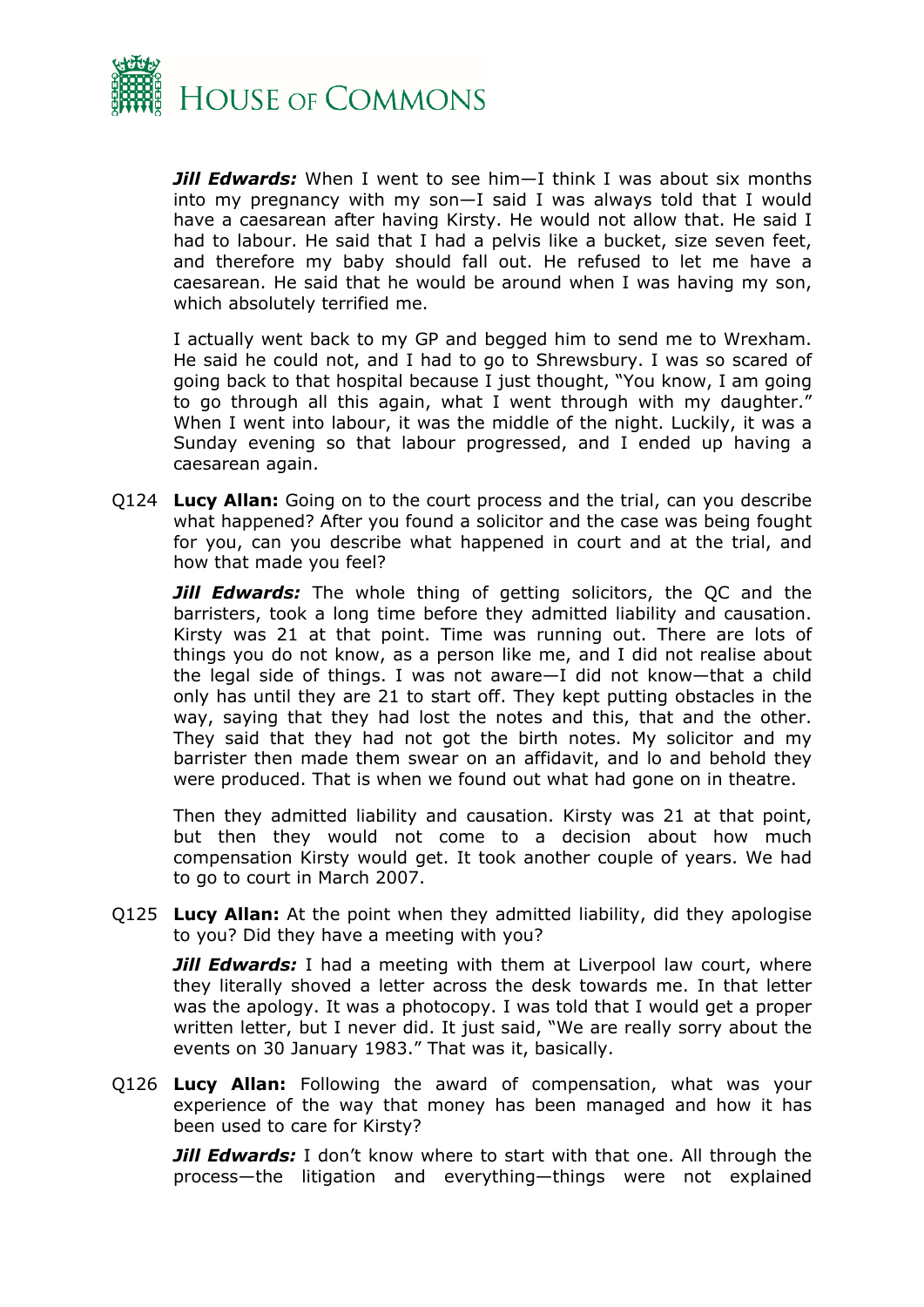

properly. I am not a solicitor. I am not in the legal thing, so everything is quite scary and in an environment that is not normal to me. Everything comes as a shock, if you get me. I had never heard of the Court of Protection, and that is where they told me the money was going. I did not know anything about the Court of Protection itself or what it means.

Kirsty had to have capacity reports done on her and stuff like that. In one way, I was very pleased about the money being looked after because, obviously, it was such an amount that I did not want the responsibility. I wanted to make sure that everything was done properly for her. On the other hand, I do not know where her money is. Everything she needs practically has to be begged for, if you get me. It is not an easy process. It is quite a scary process.

Q127 **Lucy Allan:** One thing that struck me when you first told me about your situation was that there was no advocate working alongside you. There was just you, and you were having to navigate all of these different procedures and people who were very experienced in their field and capable of blocking everything you tried to do in order to secure Kirsty's future. It is a huge testament to you that you were able to keep fighting. I really admire your courage for doing that. It is an incredible story.

I have just one other question. In terms of how the money is spent, is it easy for you to influence that? Are you able to say, "This is what Kirsty needs and this is what we want to spend the money on for Kirsty"?

*Jill Edwards:* It is not that easy. At the present moment I am swapping solicitors from one to another because I am really fed up about how the money is working. Bills do not get paid. I get things and pay for them, and then try to get the money back. It is very difficult. It is not an easy thing to go through. There is no book with it. For me, it has been like a learning curve and it never stops. I have always been doing that since the day she was born. Everything has been very difficult.

Most of the time I absolutely dread walking into a solicitor's office because I and my daughter are made to feel like we are powerless. For me, I feel like she is a prisoner. She might have everything she needs, in a way, but on the other hand she does not have freedom. She cannot move house, for instance, or do anything like that because you are controlled by all these people around you. When the Court of Protection came out, I was not sure at first, when I first met them, who they were, what they were and what they did, or whether I had a voice for Kirsty to say, "I'm not happy about this," or, "I'm not happy about that." I did not understand it all.

Q128 **Lucy Allan:** I think one of the worst things about your case, when you first told me about it, was the fact that Shrewsbury and Telford Hospital Trust never told you that cerebral palsy was caused by a lack of oxygen at birth, and that you were then led to think that maybe it was just one of those things. With them not coming clean like that, did it have a longterm impact on your ability to deal with the situation?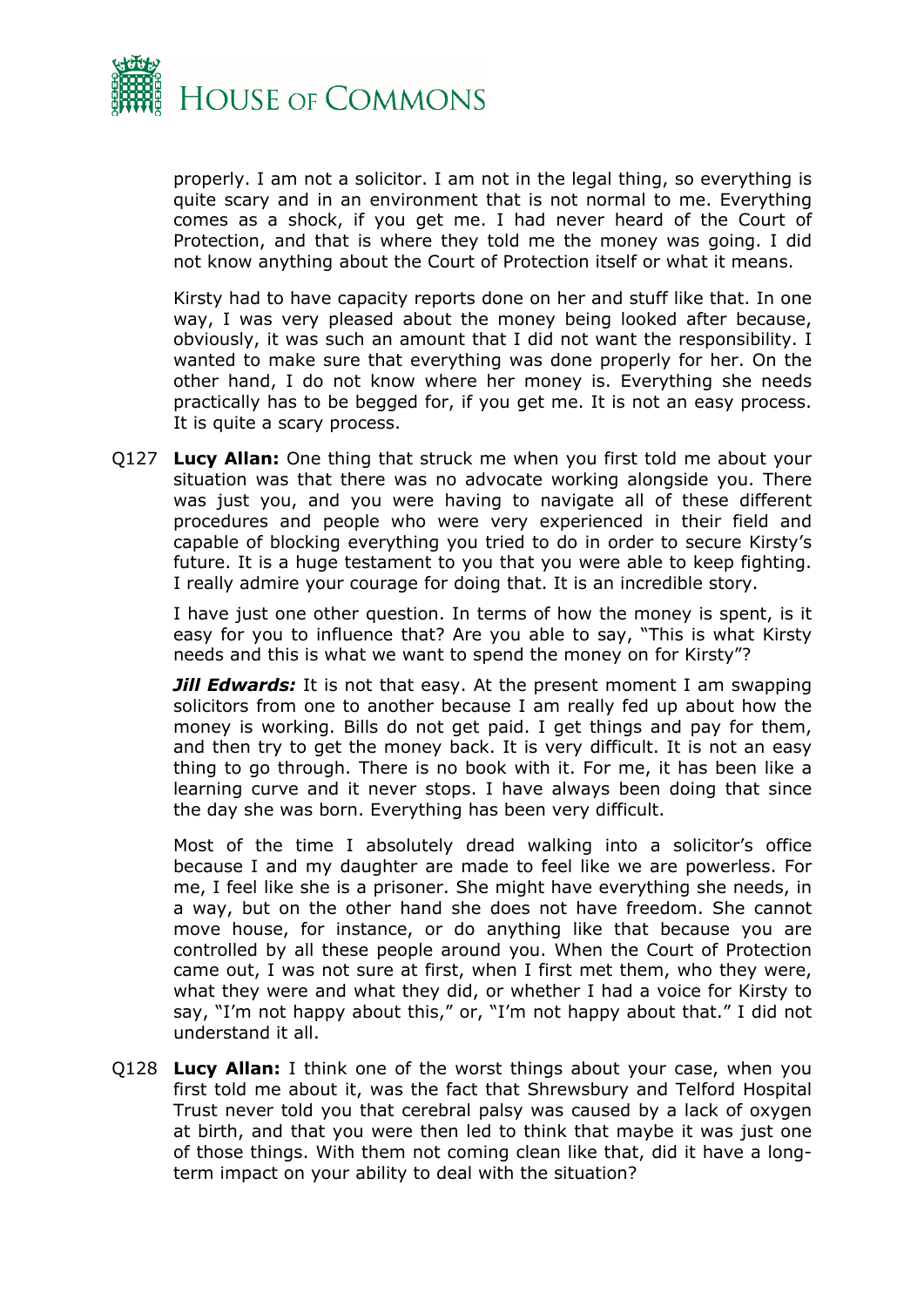

*Jill Edwards:* Yes. Even to this day it has been a horror story. It has been horrendous, to be honest. I went somewhere that I thought you could trust people and they knew what they were doing, and I ended up being a guinea pig all through my labour. Obviously, when I signed my consent form to go to theatre, I thought it was over and my baby would just be out and safe, but then I found out what had happened in that theatre. I had lost total control over my body. People were doing things recklessly, in my eyes. I have to live through that trauma; every day I have to look at my daughter and live with that. She was 39 on Sunday. It was her birthday, and it can never be a happy day.

Q129 **Lucy Allan:** Thank you very much, Jill. I really appreciate you coming today, but also your courage over the years in getting justice. You are a real testament to the power of a mother fighting for her child. Thank you so much.

#### *Jill Edwards: Thank you.*

**Chair:** Thank you very much for joining us, Jill. Do stay tuned in, as we are now going to talk to the Minister and various senior people about what needs to change as a result of stories like yours and many other people's stories. For now, thank you very much indeed for joining us. It is much appreciated.

*Jill Edwards: Thank you.* 

### <span id="page-5-0"></span>Examination of witnesses

Witnesses: Maria Caulfield MP, Helen Vernon and Matthew Style.

Q130 **Chair:** We now move on to our second panel this morning. What we are trying to establish this morning is whether there is still resistance from the Department of Health, the Treasury and the MOJ to fundamental reform to try to prevent stories like Jill's happening again, or whether there is a genuine openness to change.

When I was Health Secretary, I found that there was very strong resistance to complete change. The administrative scheme, which was a small step in the right direction, was basically stopped after I left office so the blob struck back. I think we are trying to establish this morning whether that blob is still out there in force, or whether there is genuine willingness to engage.

I will say this right at the outset to the Minister. I appreciate that it is not her decision alone and it needs other Departments to play ball to make real change, but she has to defend the Government's position as a whole. Having acknowledged that, I hope she will at least feel free to share with us a bit more about her own personal perspective.

Let me start by asking you one question about Jill's story. It happened some time ago. The birth was in 1983 and the resolution was a shocking 24 years later in 2007. Are you confident that there are not stories like that happening today?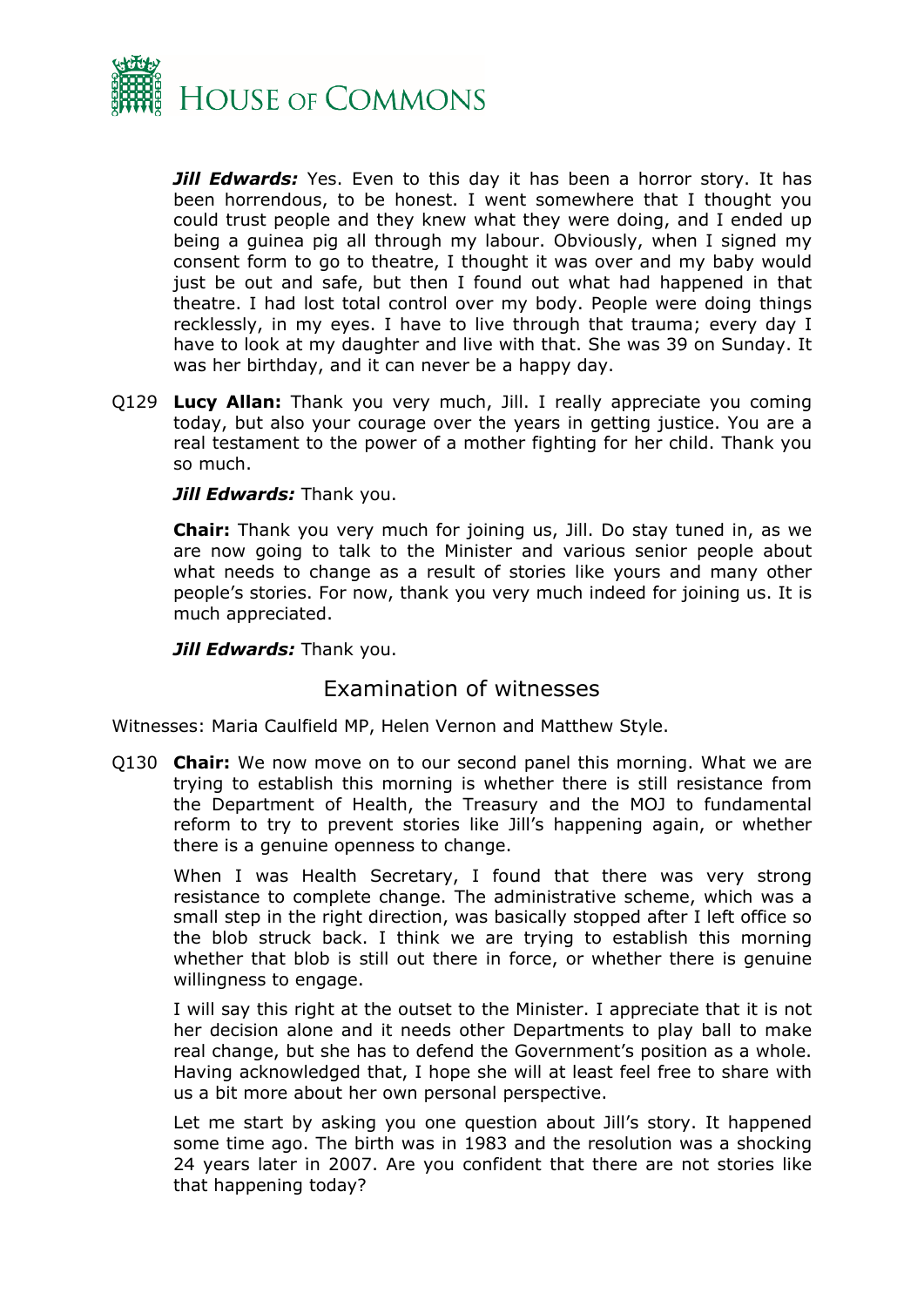

*Maria Caulfield:* First, can I start by saying to Jill and Kirsty that I am very sorry for the experience that they have had. They were traumatic events, particularly not being told that the birth process was the factor that led to the problems for Kirsty. It was a while ago. I am hopeful that things have changed and that systems have been put in place to make that better.

At the time, NHS trusts were responsible for handling claims like this. That has now changed. We now have NHS Resolution. We have Helen here from NHS Resolution, which is a much better system for patients. Our priority is absolutely improving patient safety, to try to reduce the incidence of births where things like what happened to Jill are happening. We are having some success in that. Since 2010, neonatal deaths are down by 29% and stillbirths are down by 25%, so we are improving patient safety. Hopefully, there are fewer cases of people like Jill going through that.

Where there have been problems, NHS Resolution takes a very different approach from the way NHS trusts used to. First and foremost, we have introduced what is called the early notification scheme. They actively track incidents like that in hospitals. If they spot an incident, they flag it straightaway and start the process of talking to patients and staff, trying to deal with the issue of compensation and trying not to let it get to court. We heard about the traumatic experience that was and how many years the process takes.

It is a very different culture now from the way Jill would have experienced it. You would have started much of this work yourself as Secretary of State, Chair. There is a changing culture in hospitals as well. We now have the duty of candour. A hospital would have to say up front that there had been a problem, apologise for it and start the process of investigating it and giving the information to patients, which clearly did not happen in Jill's case.

There is also much greater freedom for staff to speak out, whether or not it is maternity staff, with the whistleblowing process. There is a safeguarding process in place and staff have the freedom to speak out if unsafe practice is happening. We also have the CQC. Both patients and staff have the ability to contact the CQC and trigger inspections if they are concerned about practices.

I am hoping that the culture has changed, not just for the process of dealing with clinical negligence but for patient safety and improving the ability of people to raise flags when good practice is not happening.

Q131 **Chair:** Let's get to the heart of the question. The reason we decided as a Committee to do this inquiry is that we recognise that there has been progress on neonatal death rates, but when it comes to severe brain injury the pattern is not clear. There is not a clear downward trajectory. It is up and down.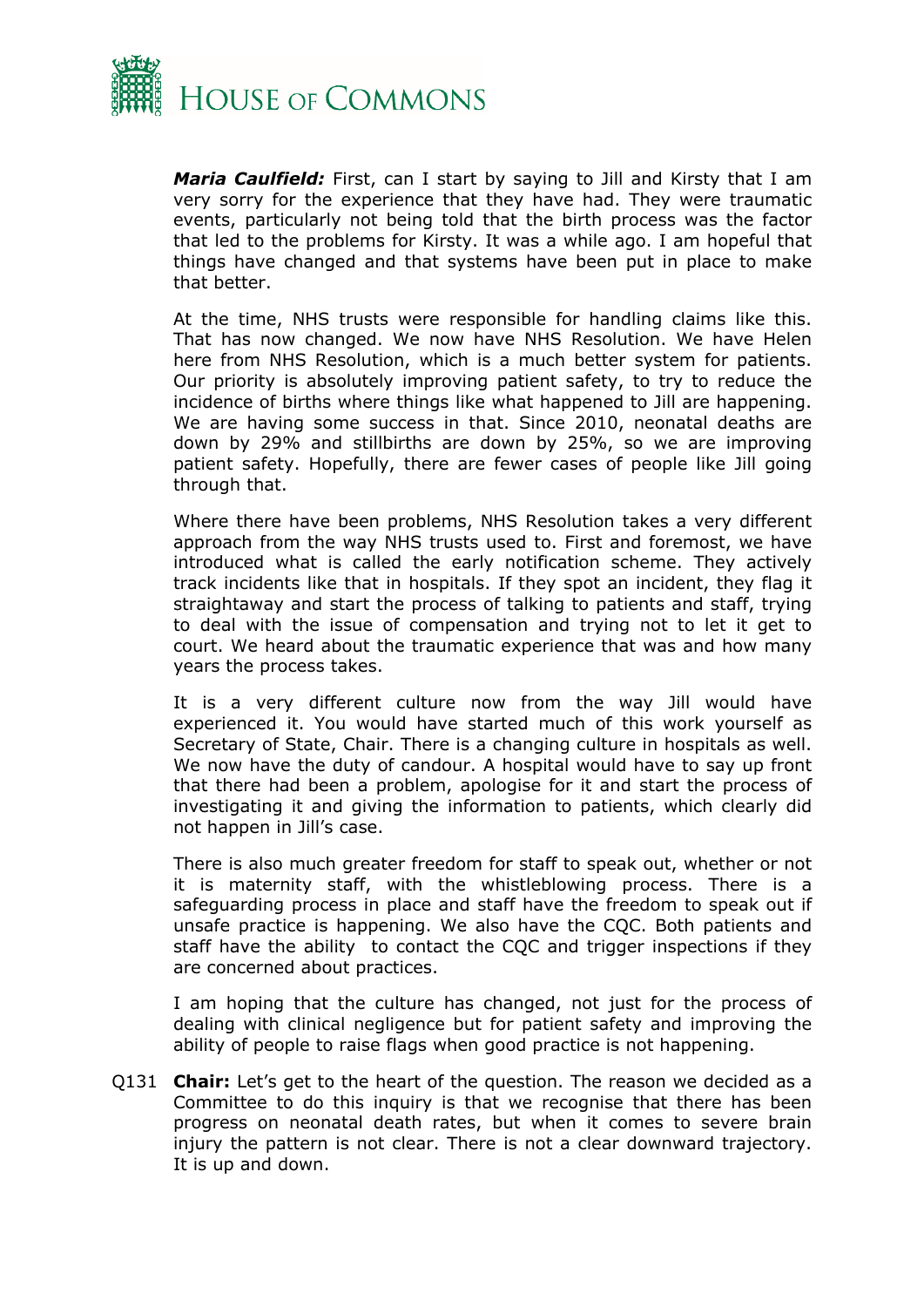

As evidence for this inquiry, your Department helpfully provided us with this table. It sets out very clearly that in the latest figures we have, which are for 2018-19, towards the end of that decade, where we have seen the 29% reduction in neonatal deaths, England has a cost per capita for clinical negligence claims of £42, compared with Sweden, which is £5, and New Zealand, which is £19. Last year, it was £2.2 billion in new claims and £8.3 billion in additional liability. Billions and billions of pounds of your budget is being spent on clinical negligence. It is more than the cost of running several of our largest hospitals put together.

On top of that, if we had the same neonatal death rate as Sweden, 1,000 fewer babies would die every year. Cutting to the chase, are you up for fundamental reform to bring down the cost and save babies' lives?

*Maria Caulfield:* Absolutely. You make the point very well that, while cases are actually falling, the cost is rising. We know it is about 1.5% of the total budget. Bodies like the BMA have come out in the past and said that the money being spent on clinical negligence is taking away from frontline resources. We accept that.

We are up for the challenge. Yesterday, as a small but important step, we wrote to the Committee to show that we are committed to this. We have introduced a fixed recoverable costs scheme, which is going out to consultation. That is for the lower end of the claims; for claims of less than £25,000, we are going to cap the legal costs involved in those claims. The compensation will still stay the same for patients who are claiming. We want to protect that right, so if something has happened, the patient will have the right to go through the process and claim clinical negligence; but by just fixing the legal costs for small-value claims, it is estimated that we will save something like £454 million over the next 10 years. It is an estimated £7 million in the first year.

That is a small change because the majority of the costs are in the larger claims. Maternity in particular is around 10% of the claims but 50% of the costs. We are going to do a wider piece of work. There will be a consultation announced shortly on the wider picture. We want to use some of the evidence that you gain in this inquiry to try to shape that.

Q132 **Chair:** Thank you. We are going to ask you some questions about that fixed recoverable costs announcement, although I have to say that it would have been much more helpful if we had known that at the start of our inquiry rather than in the final week before the final evidence session. We will come to that.

I want to ask you a question about this table. You actually revised the data in the table and resubmitted it. The resubmitted table shows that New Zealand, which has a no-fault scheme, actually ends up spending half the proportion of total healthcare cost that we spend. We spend about 2% of our health spend on this and they spend about 1%. When you considered alternatives to our current system, were you looking at the new data that you just submitted or the old data that turned out to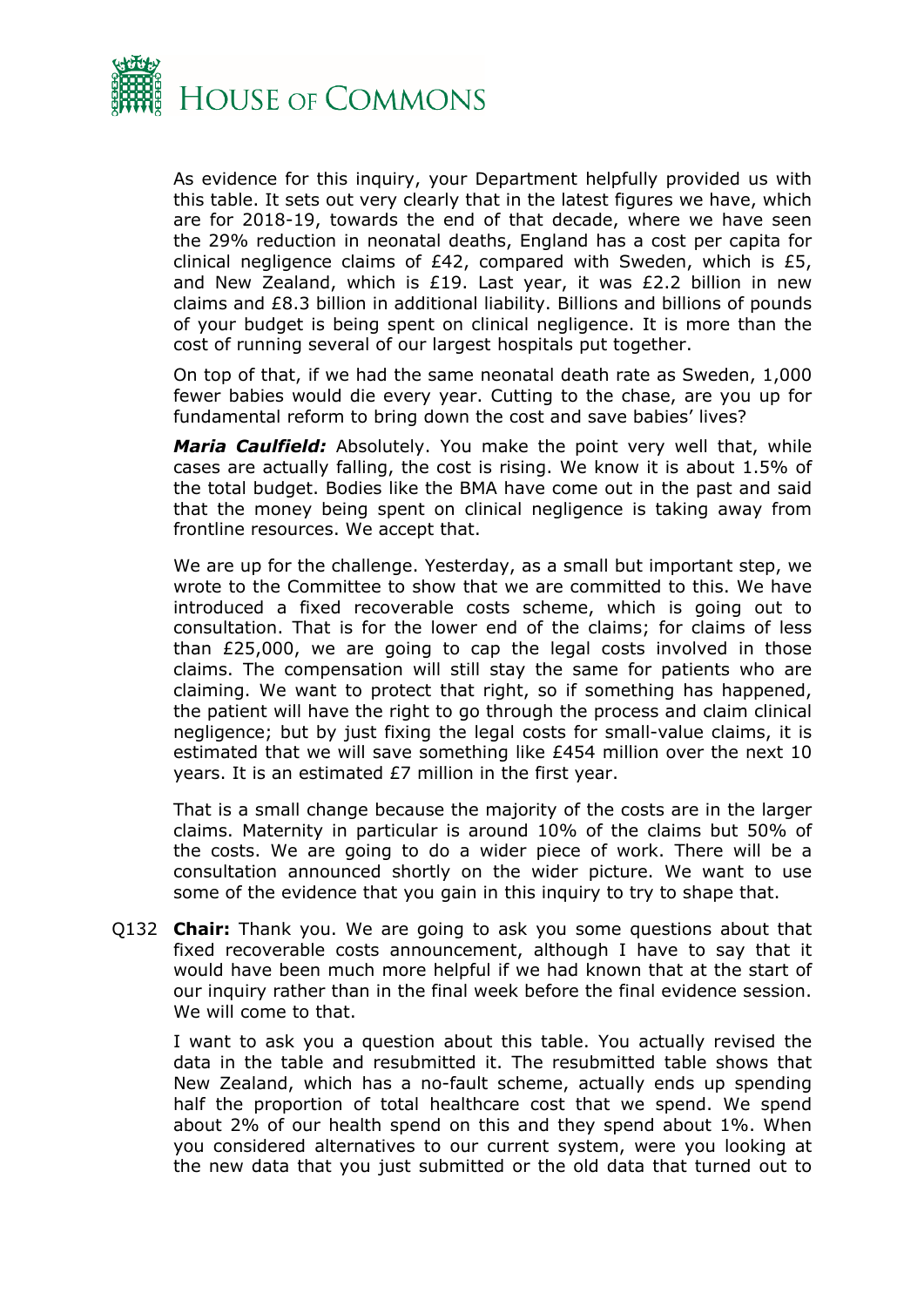

be incorrect?

*Maria Caulfield:* We are looking at the new data. When we launch a consultation, it will be based on the current data. We are open to all options. One of the concerns I have, if you look at the table, is that even in countries that use similar systems to us right now—Scotland, Canada and Australia, who use a tort-based system—their costs per capita are significantly lower. There is something in our system that means the cost is much higher. Being honest with the Committee, we are not quite sure what those factors are. We are improving safety and that does not seem to be reducing the cost. The compensation levels that patients are getting are pretty even; they are going up a little bit, but not significantly. It is the legal costs that are the significant piece of why they are rising.<sup>1</sup>

Other schemes, like the avoidable harm schemes or no-fault schemes, have significantly more claims. The whole purpose of them is that it makes it easier for people to claim, but they are often capped at a limit. I think the upper limit for a number of the schemes is  $£1$  million, which would be less than some of our patients get. They get full compensation.

I am not against any scheme; we want to look at every single option. The concern that I would have is that until we get to the nub of the problem as to why our cost per capita is so much higher, if we move to an avoidable harm or a no-fault scheme and if those rates of cases went significantly higher, we might end up paying significantly more in clinical negligence and taking even more money away from frontline services. We are really keen to deep dive into this and find the nub of the problem. That is why inquiries such as this are helpful in looking at all the aspects.

Q133 **Chair:** I welcome your honesty in saying that you are not quite sure. That is not always the case with people who give evidence to the Committee. It is also a little bit disturbing for us because we want to make some conclusions. Could you let us know in the next month what your conclusion is as to why those other tort law systems are cheaper?

*Maria Caulfield:* I am not sure we will get to a conclusion in a month. Helen has done a lot of work on how we can look at the legal costs, but I am not sure we will get to the nub of—

Q134 **Chair:** I am going to have to challenge you because this cost the NHS £2.2 billion last year and £8.7 billion in additional liability. No Select Committee has ever looked at this in the past. We have been doing our inquiry for some time and it is not really acceptable—in fact it is totally unacceptable—for you to tell me that you cannot tell us the answer to this issue in a month. You have an army of officials there. If you are not prepared to tell us in a month, that says to me that you are not addressing the issue with urgency.

*Maria Caulfield:* As you said yourself, when you were Secretary of State you started looking at this problem. Many people have looked at why the

<sup>&</sup>lt;sup>1</sup> Note from witness: a correction letter has been published [here](https://committees.parliament.uk/publications/21883/documents/162927/default/)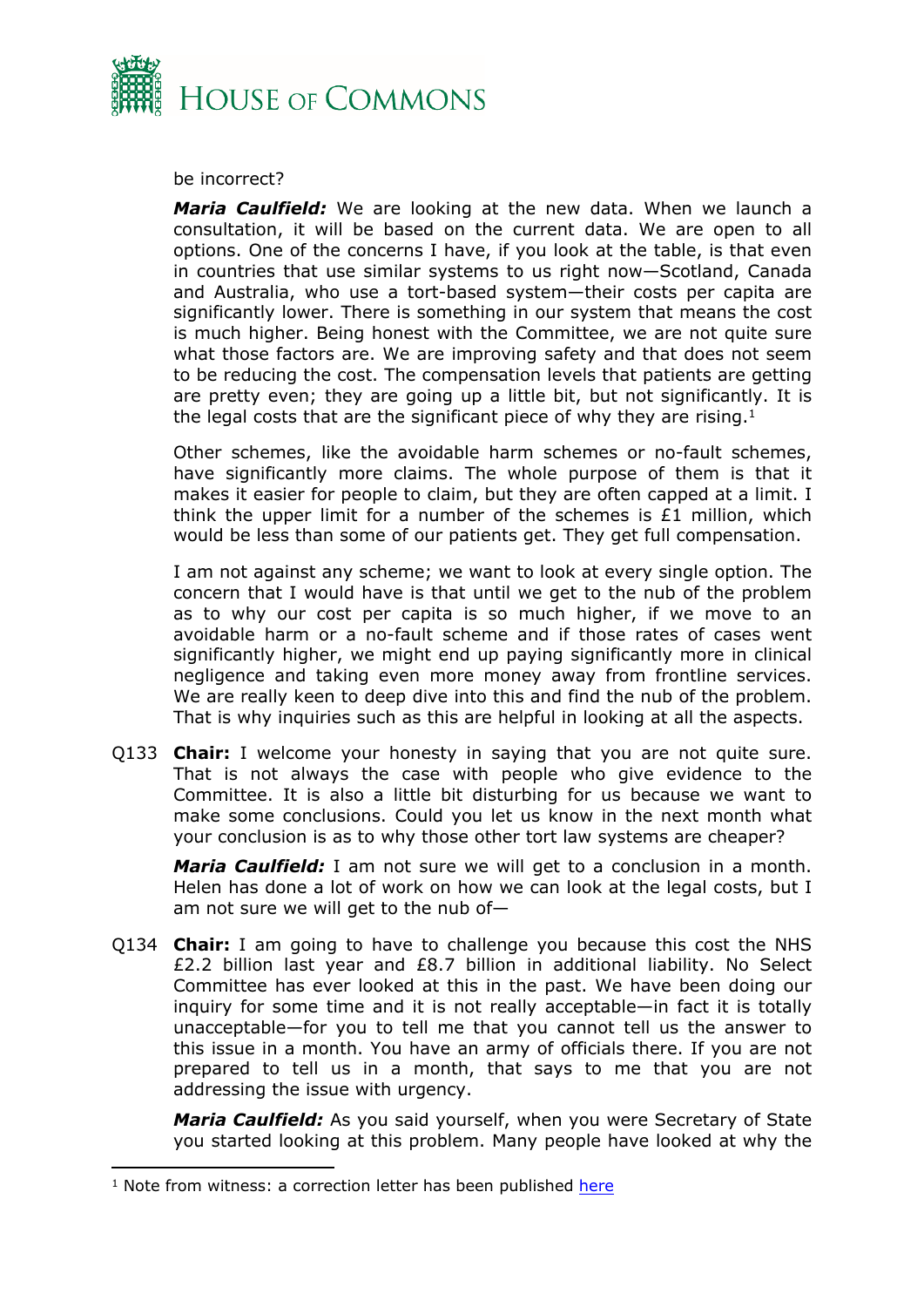

costs are rising. I think it is one of those areas where there is no simple solution. There are a number of factors.

Q135 **Chair:** Very specifically, are you declining to provide us with your—

*Maria Caulfield:* I am not declining.

Q136 **Chair:** Within a month, will you give us your analysis as to why the costs are so much lower in Wales, Scotland, Canada and Australia? That does not seem to me an unreasonable thing to do.

*Maria Caulfield:* I can give you an analysis, but I am not sure that it will give you the answers that you are looking for. That is what I am saying.

Q137 **Chair:** We just want to know what your analysis is.

*Maria Caulfield:* I am very happy to give an analysis; I do not think that is a problem, but if we had an answer as to why our costs were so much higher, we would be implementing the change to address that right now.

Q138 **Chair:** I am going to settle for a month. Thank you, Minister. When you do that table, could you also as part of the analysis add the neonatal death rate and the disability rates for all those countries? I think it is a very important additional factor as to what the safety rates are. This was the other area I want to ask you about. We had very compelling evidence from Dr Pelle Gustafson from the Swedish system and Professor Ushiro from Japan, which also has a no-fault system but just for cerebral palsy. It is the kind of thing that Jill was talking about with her daughter, Kirsty.

They said that a major reason why their safety rates are better is that they have removed the adversarial element from the system. In this country, you only get compensation if a court agrees that there has been clinical negligence. That obviously makes hospitals, doctors, midwives and nurses defensive and makes it much harder to get to the bottom of things because no one wants to be found guilty of clinical negligence. They said that being able to get compensation without having to prove clinical negligence and basing it on avoidability, not blame, was a major reason why they were able to put learning at the heart of what they do. Are you up for those kinds of changes?

*Maria Caulfield:* We are open to looking at all options and experiences from other countries. What I would say is that some of the other international systems are not without their faults as well. There is a limit, for example, in Japan as to the amount of compensation that can be claimed. It is only for specific maternity cases. It does not cover all aspects. They do not then cover additional costs that may come later in life, whereas our system looks at the whole person.

There is no perfect system out there, but as part of our work and in launching this consultation we will be looking at all aspects. I think the fixed recoverable costs show that we are serious about it. It is not just about reducing the amount we are spending on clinical negligence. It is making that process easier for patients who have been through a terrible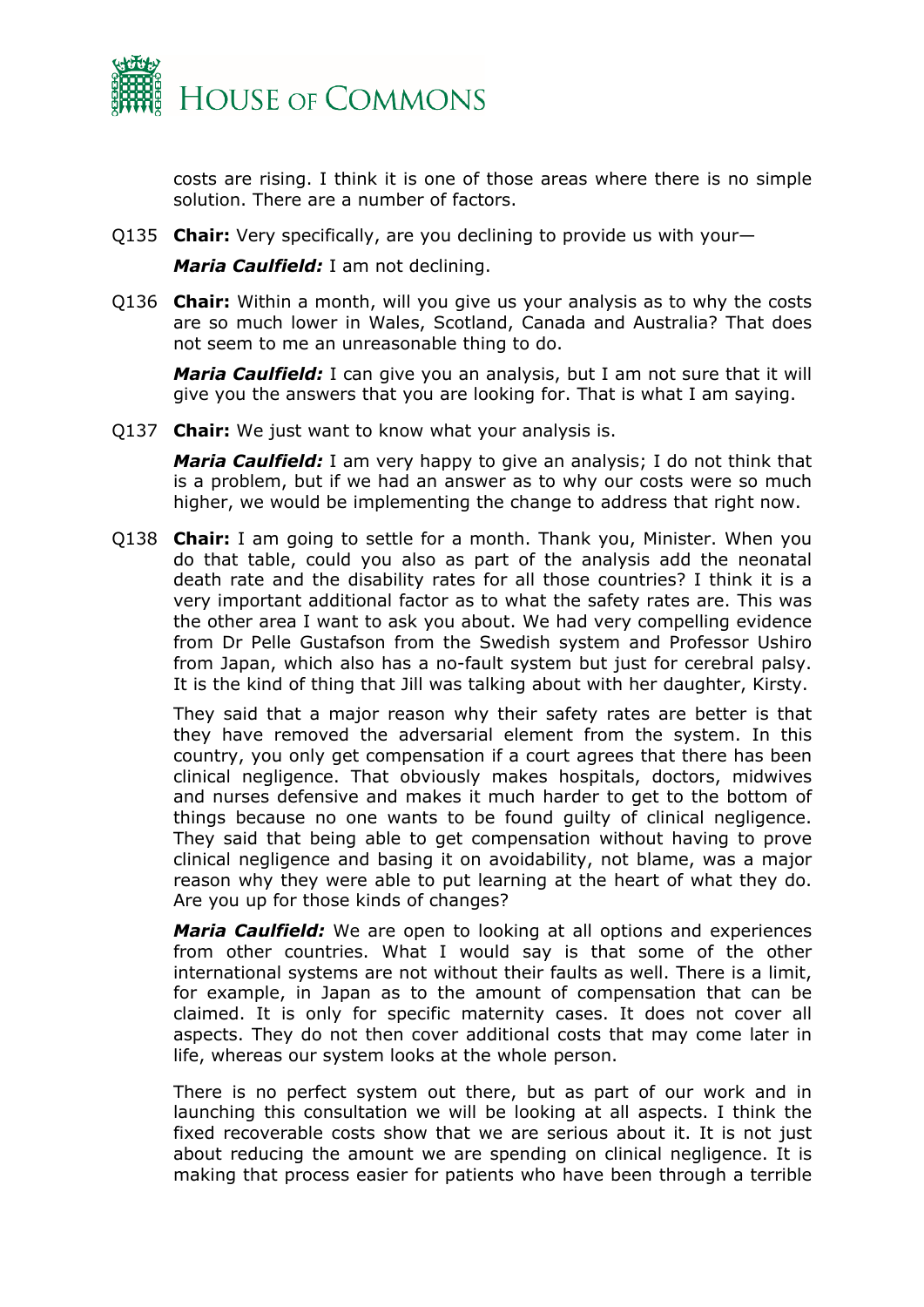

time and need to make a claim in the first place. I do think that some of the measures, like the early notification system, are changing that culture. NHS Resolution try, where possible, not to go to court. They try to settle out of court and not necessarily apportion blame.

**Taiwo Owatemi:** Can there be an ethnicity breakdown in that table, given all the evidence we have received?

Q139 **Chair:** Yes. Can you add any details you have on ethnicity because we have also been troubled by the higher propensity of people from minority ethnic backgrounds to suffer these problems?

With Japan, I totally take your point. It is very hard to compare the schemes. The critical point for Japan, both for former Treasury mandarins like Matthew but also for people at DHSC like you who care about patient safety, is that since they introduced that scheme in 2009 the number of cerebral palsy cases has gone down from 419 to about 300. It has gone down by a quarter, whereas we do not have a discernible drop in the number of severe cases in this country. I hope you can do that.

I want to bring in my colleague, Luke, but I have one final question. When you are considering this, will you also be looking at the impact on staff? Staff find it incredibly traumatic to be thrust into an adversarial system when they have chosen the medical profession because they want to help people. They suddenly find that the thing they want to do most of all, which is to be open and honest about things that have gone wrong, is something they are advised not to do.

*Maria Caulfield:* I think the culture has changed in the NHS. I do not want to keep going on about the early notification scheme, but part of that process is learning from the situation that has happened. Because they have picked up a number of cases with brain injury, they are running a brain injury reduction programme. They are looking at foetal monitoring and why there have been problems around that.

The whole ethos is really changing into a culture of learning rather than a culture of blame. That is why there is whistleblowing protection for staff. That is why staff are able to contact the CQC if they have concerns. It is so important that we learn why these incidents happen. There is a whole factor of reasons why that is. Staff must feel supported that, when there has been a mistake, they are able to speak out and able to learn from that experience as well. Many staff when you talk to them say, "We were raising these issues for a long time, and it was only a matter of time before something happened." It is so important that staff feel comfortable. From my own experience, encouraging staff to use things like Datix means that, if there are early warning signs, they are being picked up before mistakes happen.

I cannot speak for every clinical area, but I do feel that the culture is changing and staff are being supported when these incidents happen.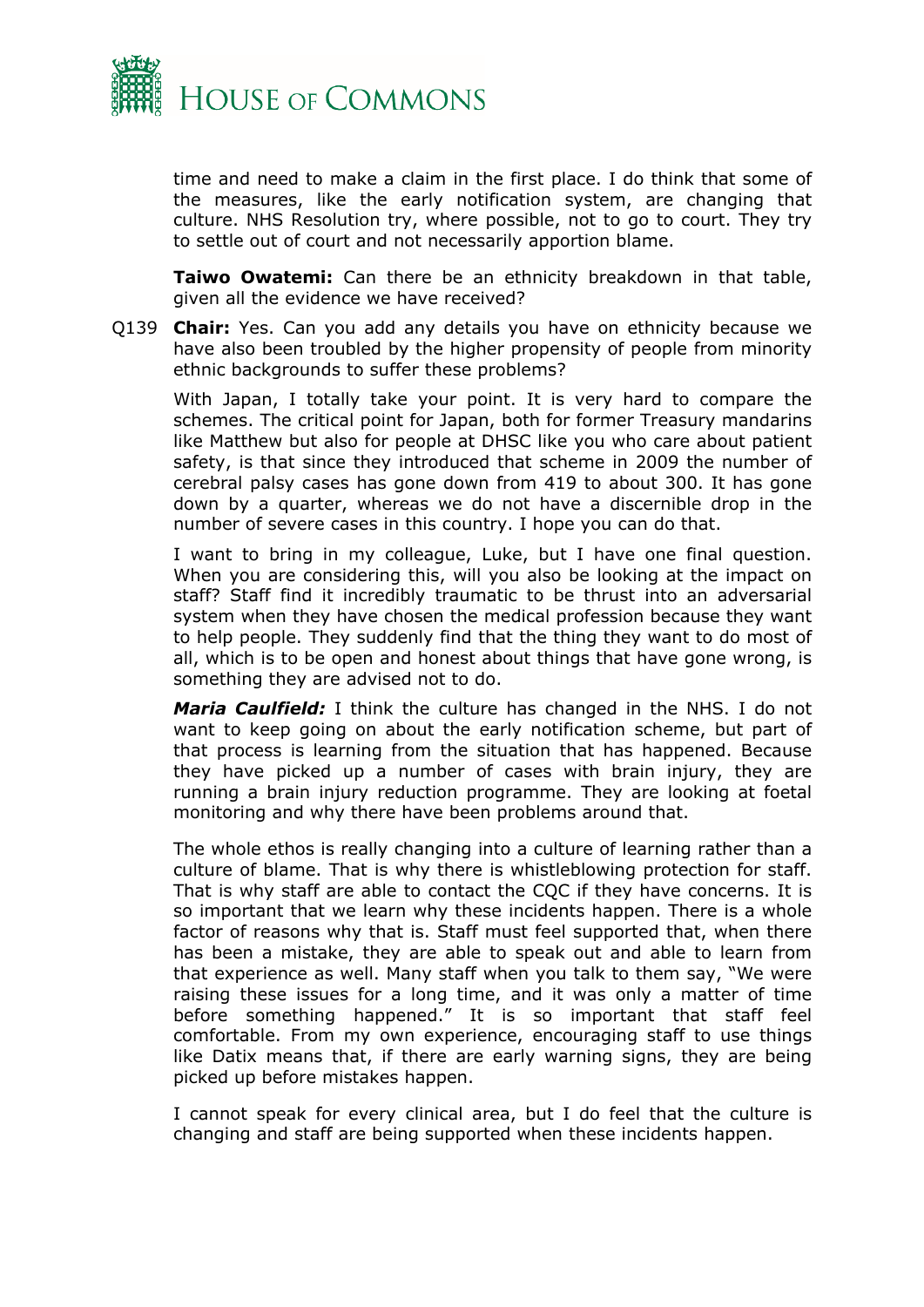

*Matthew Style:* Chair, perhaps I could pick up your point about staff in particular.

**Chair:** Please do.

*Matthew Style:* I have met colleagues from Japan and Sweden to discuss their schemes. I was particularly struck by colleagues from Japan talking about the impact on the standing of the relevant profession and the impact on recruitment and retention rates. It is definitely something that is in our mind, as you suggest.

The other point I want to add in particular, in light of the very powerful evidence from Jill at the start of the hearing, is that, of course, as well as looking at cost and safety data, it is important that we look at patient, carer and family experience of the processes. Helen is the expert on this, of course, but we are looking at that as part of the evaluation of the early notification scheme. I think that is a really critical part of it, as the evidence this morning has made very clear.

**Chair:** On that, we heard very strong evidence that the current system, notwithstanding the improvements that I personally believe have happened under Helen's watch, fails very badly. Even if you expedite a process, it still takes an average of five years to settle the more difficult claims. For the first two years you have a severely disabled child you get no help at all, and those are the two most critical years.

Thank you for that comment. Let me bring in my colleague, Dr Luke Evans.

Q140 **Dr Evans:** Thank you, Chair. Minister, I am keen to dive into the staff side a little bit further. What would you say to the accusation that NHS staff work in a culture of fear in the NHS?

*Maria Caulfield:* As I said previously, I cannot speak for every institution but I feel that things have changed, certainly in the last 10 years. We have introduced protection for whistleblowers. There are freedom to speak up guardians in all trusts, supported by a national guardian. They are there so that if staff feel that there are incidents or they have been involved in an incident, they have the protection to speak up. It is a very difficult situation when a case is being investigated. It is stressful, even when it is really well handled, for staff too.

Q141 **Dr Evans:** I am not going to go into the details, but the Dr Bawa-Garba case is renowned among the medical profession as proving the difficulties. It was a horrific incident that happened with system-based problems. It feels like it lands on the responsibility of the clinician. In the context of what we are talking about, it is part of the problem. We know there are protections, but you even said it yourself; people say that there has been a problem with the system for a long time and it has finally been picked up.

How do we change that? You will know from your clinical career, as do I,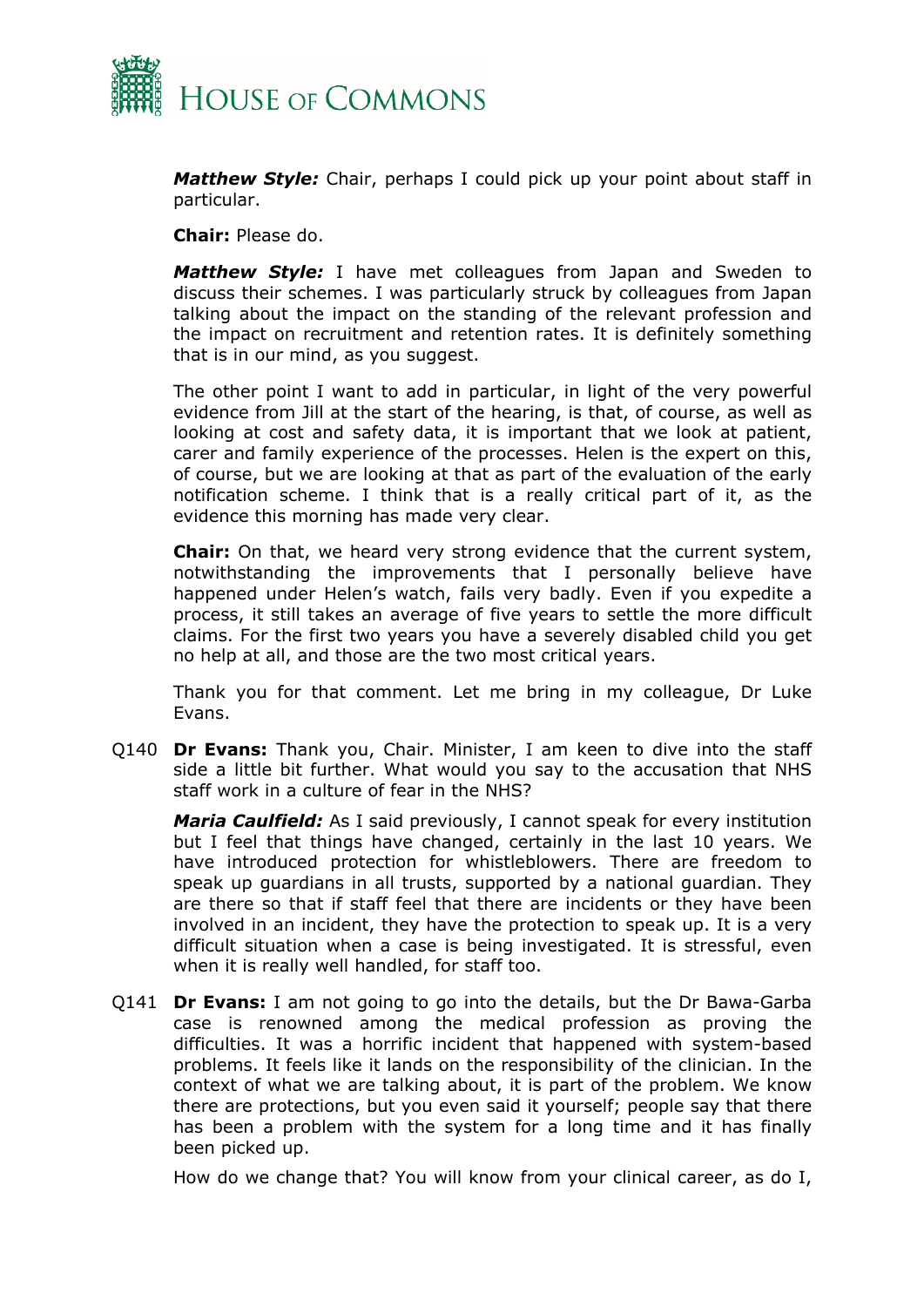

that many of our colleagues feel that they are practising defensive medicine. No matter, even if they speak out, that it is because they are asked to cover a shift late after having stayed on, or suddenly the SHO is off the ward because they are sick and they have to pick up another ward. The clinician individually has a really tough decision. What do they do? Do they say, "No, I am only safe to cover one ward," and therefore not go into work, or do they take that on, but knowing they have the additional risk of filling in a system that is likely to lead to potential safety implications? How do you justify that? How do you break that down?

*Maria Caulfield:* Staff should be being encouraged in clinical areas that if there are staffing issues, whether it is the number of staff on duty or them being asked to do an extra shift or sent to a clinical area that they do not usually work in, which often raises concerns among staff, there is what is called the Datix system in many trusts. Some trusts have different systems to flag areas of concern, and staff are encouraged to do so because that is how we see a pattern of behaviour. Managers are able to pick up that there is a regular shortage of staff or that staff are being asked to work longer hours or in different clinical settings from where they are used to, and that should be discussed and measures put in place to try to stop it.

When I was first in clinical practice, if you did an incident report something had happened. Today, staff are being encouraged to report things before they happen but that may increase risk factors. I think the culture has changed.

Q142 **Dr Evans:** From your experience of Datix, which is great for flagging up, did you get any feedback when you submitted a Datix?

*Maria Caulfield:* Yes, you should. All staff should. It should go to the next line manager. There is a whole tiered approach to its getting reported. What should happen, and certainly happens in the clinical areas I have worked in, is that as an individual who has reported a Datix you should get feedback. Collectively, if there have been incidents that have happened, there should be an update every month about reports that have been made and lessons that can be learned, and then teaching from it.

Q143 **Dr Evans:** The argument from the Government is that the system has changed. The perception may not have got through though. On that basis, what role do the GMC, the Nursing and Midwifery Council and all those groups have to play? There is a feeling and perception out there that you are simply paying your money to be policed, and that as soon as you step out, you are going to get clobbered because you got it wrong. That is the broad feeling that people work under. How do we address that? It sounds like the Government are saying that the system is there; yet there is a perception that it is not and perception is reality.

*Maria Caulfield:* Again, I cannot speak for all trusts in all clinical settings. That is what should happen and in my own clinical practice is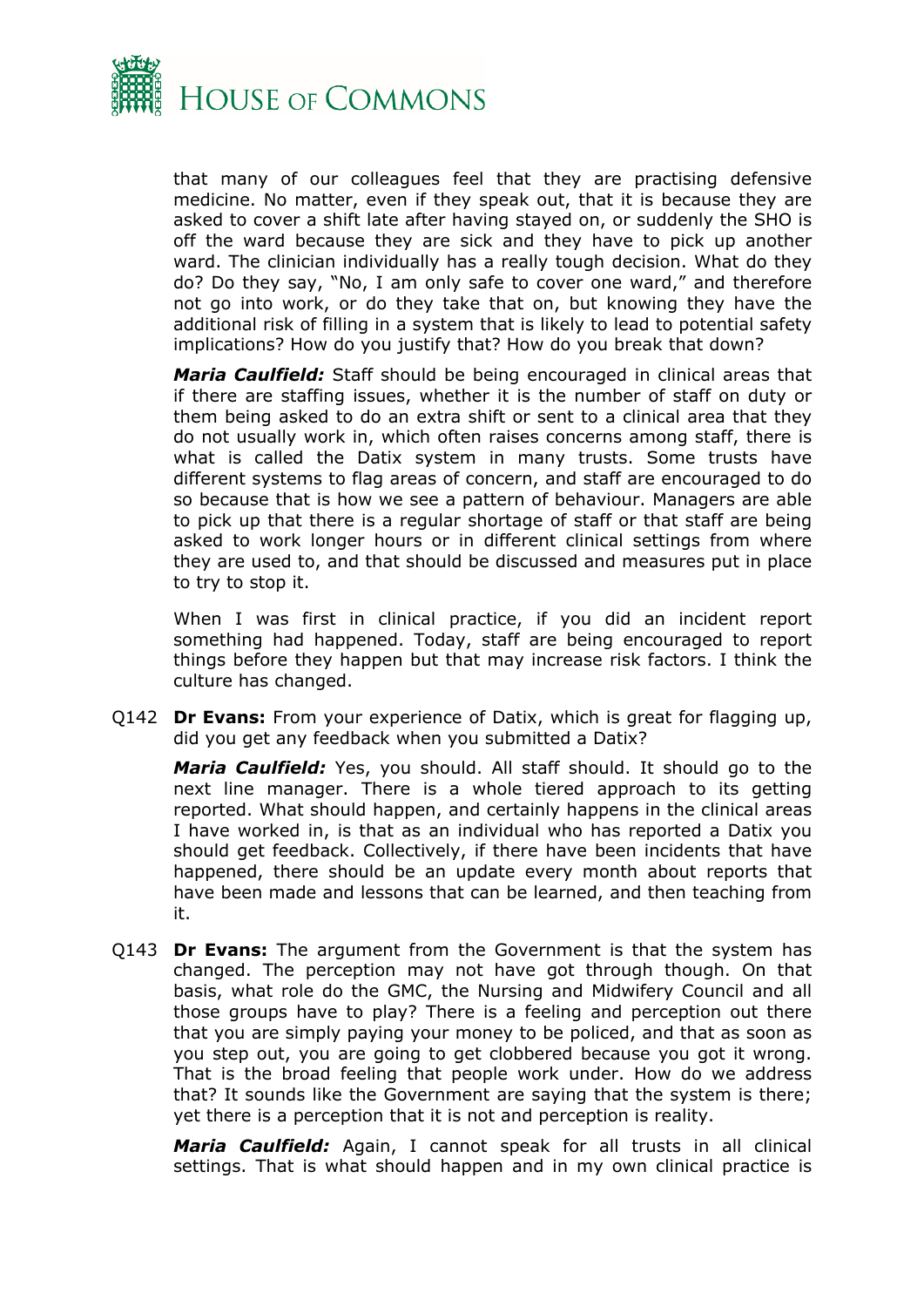

what has happened. For regulators like the NMC—to declare an interest I am registered with the NMC—there is very much a culture of learning from incidents raised. If they are investigating someone who is on the register for whatever incident, it is not a nice process to go through but it is very much a culture of, "What happened, why has it happened and how can we learn from it?"

I am very much aware of the strain that an investigation puts on clinical staff and the whole clinical unit. If something has happened, whether they were on duty or not, it really affects staff morale.

Q144 **Dr Evans:** That is really helpful. In the Swedish evidence that we heard, one of the biggest things that the witness found comfort in was that he was able to say, "I have made a mistake," and the state would step in and recompense. He still has to live with that, but he said it was a comfort. We do not have that as clinicians in this country.

Helen, perhaps you might be best placed to speak on that. It seemed to change the culture and the dynamic between the clinician and the patient because there is an offering that you can give. What do you see from the NHS, and what can we learn from that point of view?

*Helen Vernon:* Thank you, and thank you, Chair, for the invitation to give evidence.

There is a lot to learn from other jurisdictions. The Swedish example is a good one of how a non-adversarial process can prompt reporting. In our system, the claim comes very much at the end of a series of other processes. It is incredibly important, however, that clinicians are encouraged and supported to report incidents, not with an eye to an eventual claim but in order that those incidents can be brought together by NHS England and Improvement for learning purposes nationally, irrespective of the compensation process. That is something we very much try to encourage right at the front end, even though we are not involved at that time because the claim has not happened. We are very much aware of the fact that clinicians may feel that they cannot report because there may be the prospect of a subsequent claim.

We have tried to dispel that. We have a leaflet called "Saying Sorry", which is very clear that reporting an incident from the off and saying sorry and providing an explanation is absolutely the right thing to do. It is more likely to prevent a claim further down the line, because it is a wellhandled incident, than it is to cause one.

The other thing we have worked on, together with our NHS trust partners, is a document called "Being Fair" and what is called a just and learning culture charter. It ensures that clinicians are actively supported through the process as a positive thing, again without regard to any subsequent compensation claim that might arise.

Q145 **Dr Evans:** Given what you have said—that you are encouraging people to say sorry—and given that we have acknowledged there is a fear, do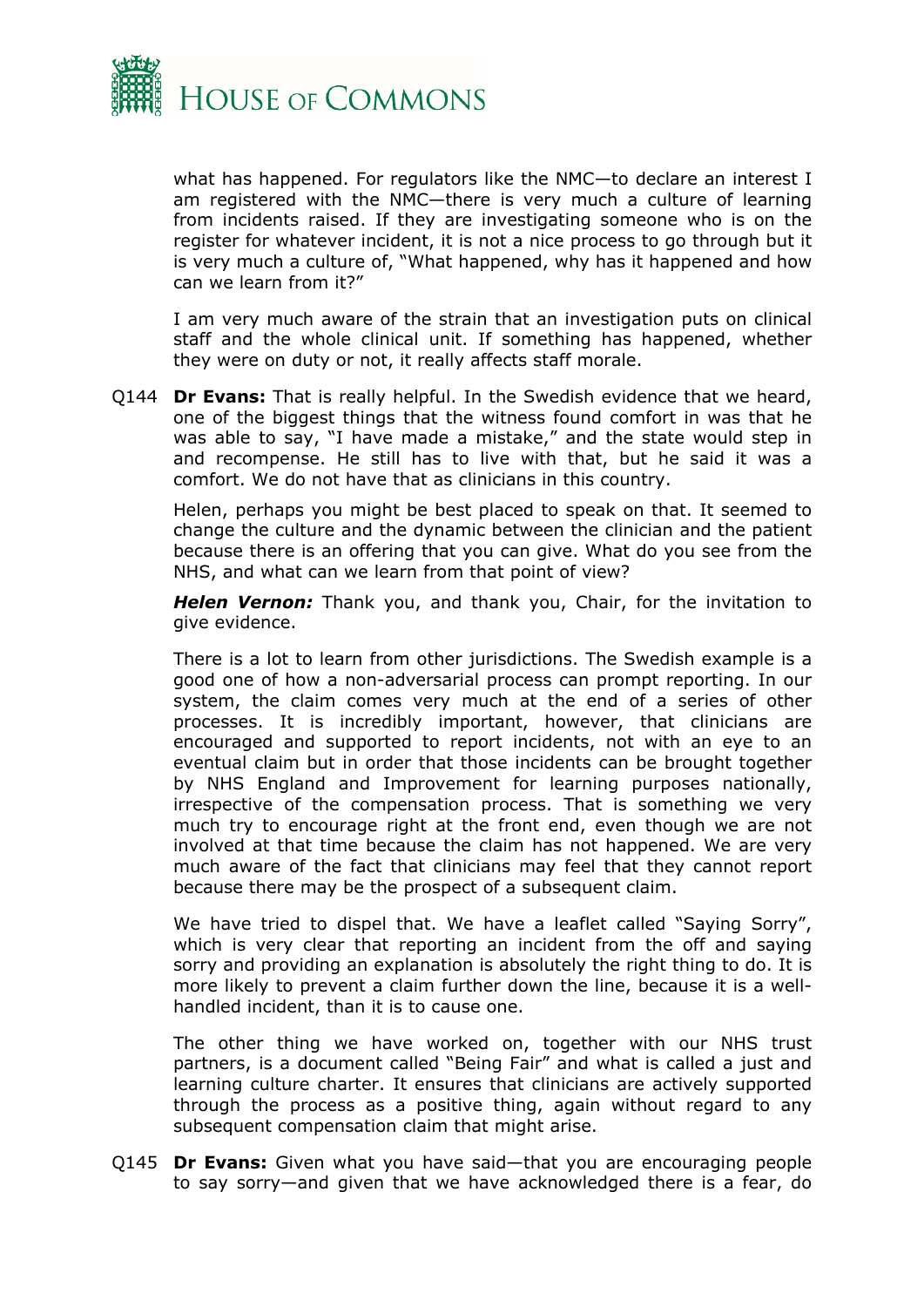

you think we are under-reporting the incidents coming in and, if so, by how much?

*Helen Vernon:* I am probably not the best person to comment on that. The incident reporting does not come to us. Where we have incident reporting is in relation to neonatal brain damage. We hear about those cases through the early notification scheme, which was alluded to earlier. We actually measure the strength of the reporting against the criteria that we set for that scheme by reference to external databases. There is a neonatal database held by Imperial, for example. That ensures that all of those incidents are actually coming in to us and to HSIB as well. We have included that as an action in our maternity incentive scheme, so that if trusts are not reporting those cases as they should be, there is a financial penalty for not doing so. That is only in relation to those particular types of incident. For the remainder, the reporting process is very much managed by NHS England and Improvement.

Q146 **Dr Evans:** That is a fair point, but it is interesting that you have chosen to say that people need to say sorry and people need to get in because of that implication. It suggests that people do not know that in the service the frontline clinicians—because the other argument could be, "Don't come to us. There are too many claims coming in; we've got too many problems." I appreciate that as an organisation you are at arm's length from the NHS, but the perception is that we need to do more to educate our staff about what the process is, and patients as well. Is that a fair assessment? Is that what you are getting at?

*Helen Vernon:* I would agree with that because new generations of clinicians are coming through all the time. It is important that they do not end up with the same misconceptions about indemnity that cause all of these problems in the first place. There is a lot of work to do with clinicians in training to make sure that they are aware of how the indemnity works. It is not like motor insurance, for example, where you should not admit fault when you crash into somebody else. It is quite the opposite. We want healthcare staff to be open and transparent right from the off.

Q147 **Barbara Keeley:** I have some questions first for Helen Vernon about legal aid and no win, no fee. Of the cases you receive, how many are funded by legal aid and how many by no win, no fee agreements?

*Helen Vernon:* The vast majority of cases are run now on no win, no fee arrangements. That has not always been the case. I was terribly saddened to hear of Jill and Kirsty's experience, by the way; no family should have to struggle like that to get compensation. Possibly in 1983, when Kirsty was born, there may have been legal aid funding for that case. It was certainly more prevalent for those sorts of cases. Nowadays, ever since the reforms in 2017, the vast majority of cases, even for cerebral palsy, are run on a no win, no fee basis. Very small numbers, probably less than 100 or so, would now be on legal aid. I could give the Committee the exact figures in a subsequent note, if that would help.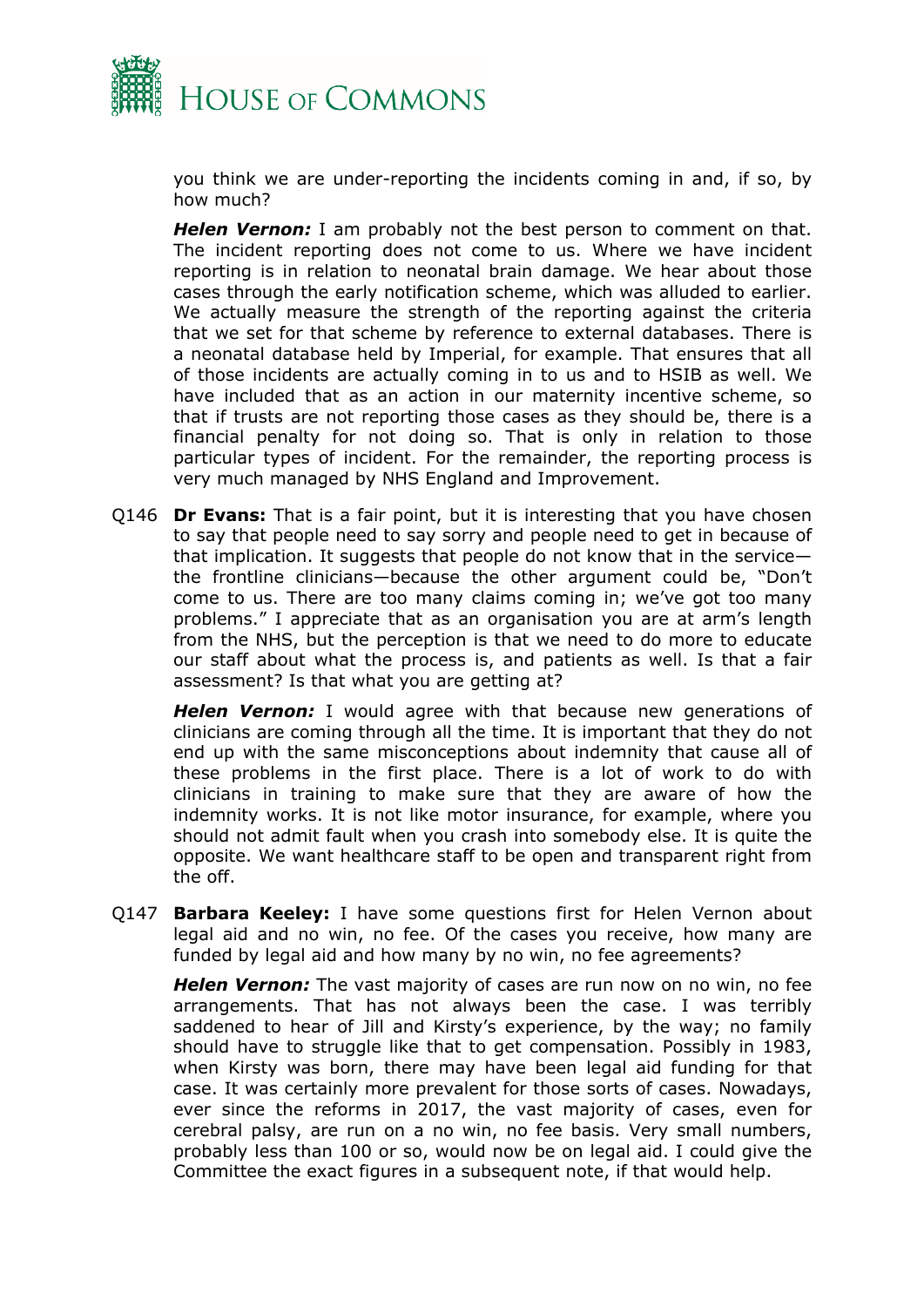

Q148 **Barbara Keeley:** Including birth injuries, do you know and can you tell us how many birth injury cases are funded by legal aid and how many by no win, no fee?

*Helen Vernon:* I would be very happy to come back to the Committee with the exact numbers. There has been a shift. Prior to the 2017 reforms, large numbers of birth injury cases were still funded by legal aid. After that, due to the shift in funding arrangements that those reforms introduced, large numbers moved across to no win, no fee arrangements. That is very much the norm now.

**Chair:** On that point, when you get back to us with the famous table, it would be really helpful if you could put the proportion of spend you estimate is used on legal fees across those different countries. Even if we spend the same proportion as New Zealand, if in fact a third of our fees are going to lawyers, whereas in New Zealand's case 99% is going to families, that is also important data.

**Lucy Allan:** Can I come in quickly on no win, fee?

**Chair:** We'll let Barbara finish her question.

Q149 **Barbara Keeley:** Let me finish my question, if I may. I am just trying to get to the bottom of this. If you can let us have the information, that would be useful. Is it your take that there are cases brought on a no win, no fee basis that could be brought on a legal aid basis?

*Helen Vernon:* Yes. I think that is very much for the individual lawyer to advise their client on, based upon their particular circumstances. We are obviously not privy to the advice in those cases. We have, in fact, challenged the shift from legal aid to no win, no fee on cases that moved the funding basis just on the cusp of the reforms coming into place. We have a case in the Court of Appeal where we raised that challenge.

The lawyer acting for the family will advise them on the various funding arrangements available to them in the best interests of the family and the child.

Q150 **Lucy Allan:** Has no win, no fee driven up costs?

*Helen Vernon:* It is well described in the National Audit Office report of 2017 that no win, no fee and the shift in funding arrangements has certainly had an impact on the legal market, and therefore on the volume of cases brought. In terms of the costs, though—

Q151 **Chair:** Has it increased them or decreased them?

*Helen Vernon:* It drove an increase specifically when the arrangements changed, because a large number of cases were brought on the old-style funding arrangements in advance of the reforms coming into place.

Q152 **Barbara Keeley:** I think you said the number of cases increased. My colleague was asking about whether the costs had increased. Have both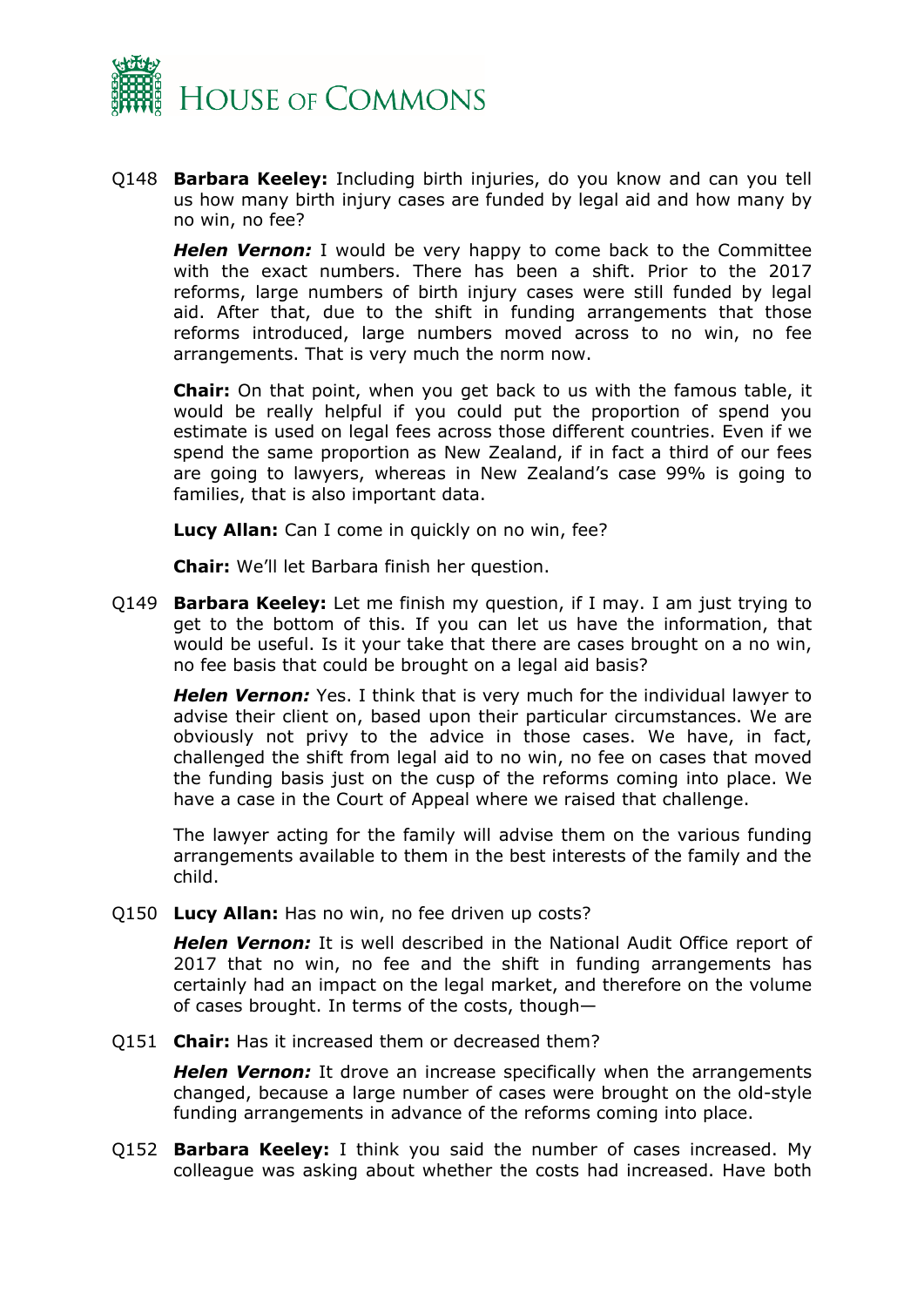

increased?

*Helen Vernon:* The increasing costs are very much derived from damages inflation, primarily, particularly at the higher end for very severe brain injuries for children, which carry—

Q153 **Lucy Allan:** The legal costs are what I meant. If you have a no win, no fee, are you going to end up paying more legal costs than if we had had better access to justice through legal aid?

*Helen Vernon:* I do not have the analysis that would demonstrate that. I think it would probably need a more thorough impact analysis than I am able to provide here. What I can say—

Q154 **Barbara Keeley:** I think we need that though. I very much think we need that.

**Chair:** Let's request it, if we could.

*Helen Vernon:* I can certainly provide some numbers on the split between legal aid and no win, no fee, and the costs that apply to both of those. I do not think that I would be the right person to comment on the extent to which they would be driven—

Q155 **Chair:** Who would have those numbers? Very simply, we are trying to understand whether the move to no win, no fee has driven an increase in the legal costs we pay.

**Barbara Keeley:** Or is it just the numbers? You mentioned an increase.

**Chair:** The numbers and the cost per case. Who could give us that information?

*Helen Vernon:* I think the Ministry of Justice would have some information on how the legal market has responded. There are obviously costs on both sides of the fence.

Q156 **Chair:** Let's ask the Ministry, and if you could help us on that, we would really appreciate it. It is useful for you to know as well.

*Maria Caulfield:* That was part of my response when you asked me to respond in a month. It is that sort of detail that we are trying to work through at the moment. There is a range of factors that are increasing the legal costs, which I think are the main driver of overall costs.<sup>2</sup> We need to get to the nub of that. I am very happy to respond within a month, but they are the sorts of deep dives that we need to be doing.

Q157 **Barbara Keeley:** Minister, as the Chair mentioned, the Department has issued a consultation on fixed recoverable costs in lower value clinical negligence claims. I have to join the Chair in saying that comes very late in our inquiry. It is very difficult for us. It clearly would have been better for us if we had heard that earlier.

<sup>2</sup> Note from witness: a correction letter has been published [here](https://committees.parliament.uk/publications/21883/documents/162927/default/)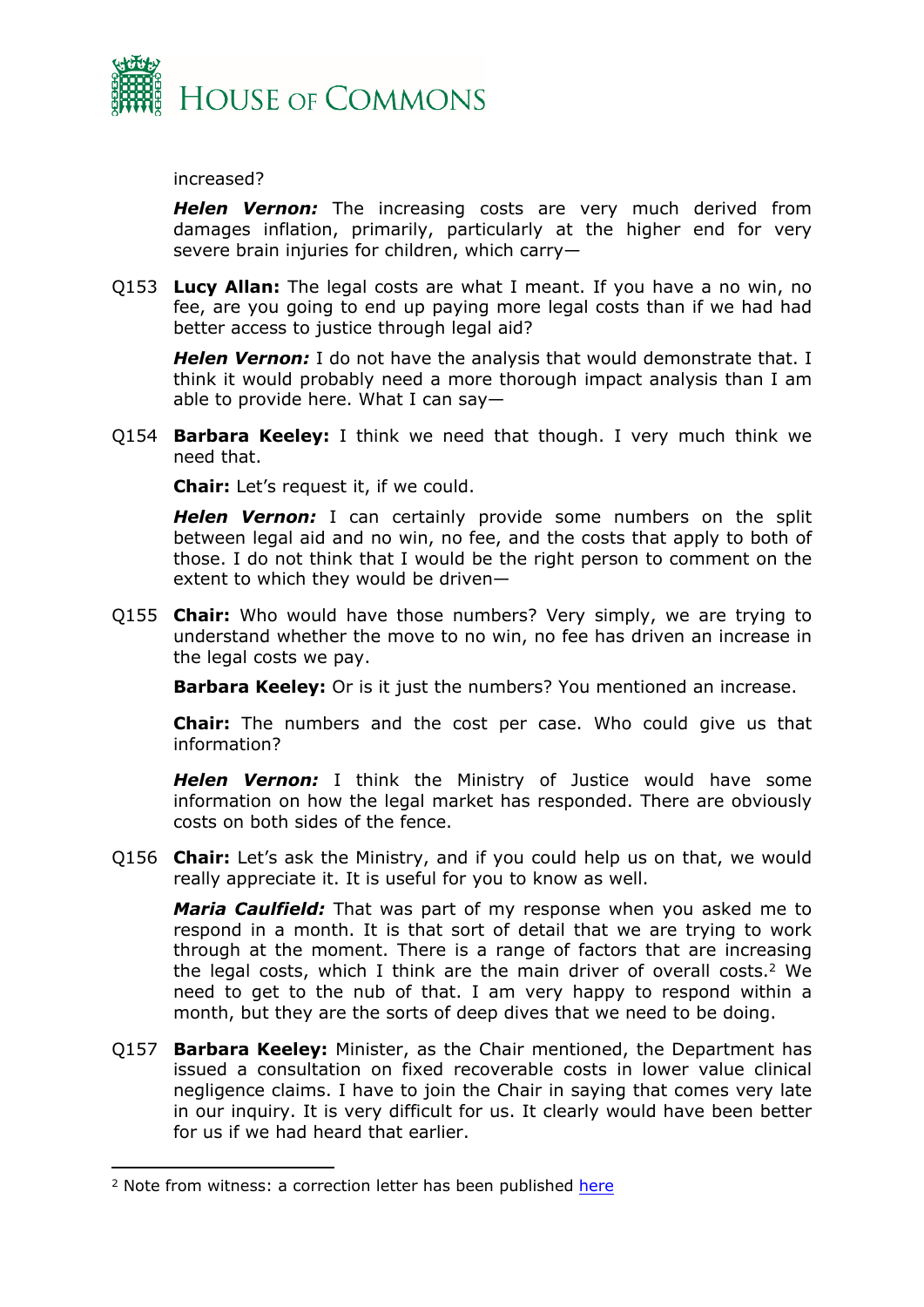

You mentioned that the Department thinks the scheme would save £454 million. I understand that the Society of Clinical Injury Lawyers has worked with NHS Resolution to develop a collaborative approach to reducing costs. Clearly, we all want to see costs reduced, but how has that collaborative approach worked, Minister? Has it led to clinical negligence claims falling for a couple of years, as I understand it has?

*Maria Caulfield:* There is collaborative work. Certainly on the fixed recoverable costs, we are working with the Ministry of Justice and obviously the Treasury team as well. There is recognition that reform and change are needed. The work on fixed recoverable costs has been going on. Consultation started back in 2017, so this has not happened overnight. It is important because we want to show a direction of travel. We have started the consultation. It ends in April and there is likely to be a statutory instrument required to make the changes that are there. Even though we announce things, they still take time to put in place.

Q158 **Barbara Keeley:** I understand, but what we are saying here in this Committee is that, if you had this on the stocks and you knew it was going to be announced and was being worked on, we ought to have heard about it sooner.

Let's leave that. The point I am concerned about in the FRC scheme is access to justice and access to litigation. Taking it outside clinical negligence claims and more generally, what we have seen as Members of Parliament is a real erosion in access to justice for our constituents through lack of legal aid. I note from the evidence that we have had presented to us that claimant representatives—people who represent the people who have been damaged—express strong opposition to fixing recoverable costs in clinical negligence litigation.

They believe it is unsuitable because of the complexity and variability of the subject matter. They think, and we have had a number of organisations say this, that it will erode the fundamental right of access to justice. It will drive down the public's ability to access justice. That would be my concern about the scheme. I think we can all agree about the need to reduce costs.

You touched on the 2017 National Audit Office report. That found that current proposals to reduce costs will not be sufficient to curtail the rising clinical negligence bill. What impact do you think the fixed recoverable costs scheme would have, taking into account not just saving money, which of course this whole picture represents, but on access to justice?

*Maria Caulfield:* Absolutely. Following the 2017 public consultation on the fixed recoverable costs, there has been considerable consultation and work with a variety of stakeholders to get to the point where we are today. The fixed recoverable costs scheme has a number of issues.

First, we know from the lower value claims it would cover that the legal costs are often double the compensation that patients get. Can it be a fair use of taxpayers' money to justify that?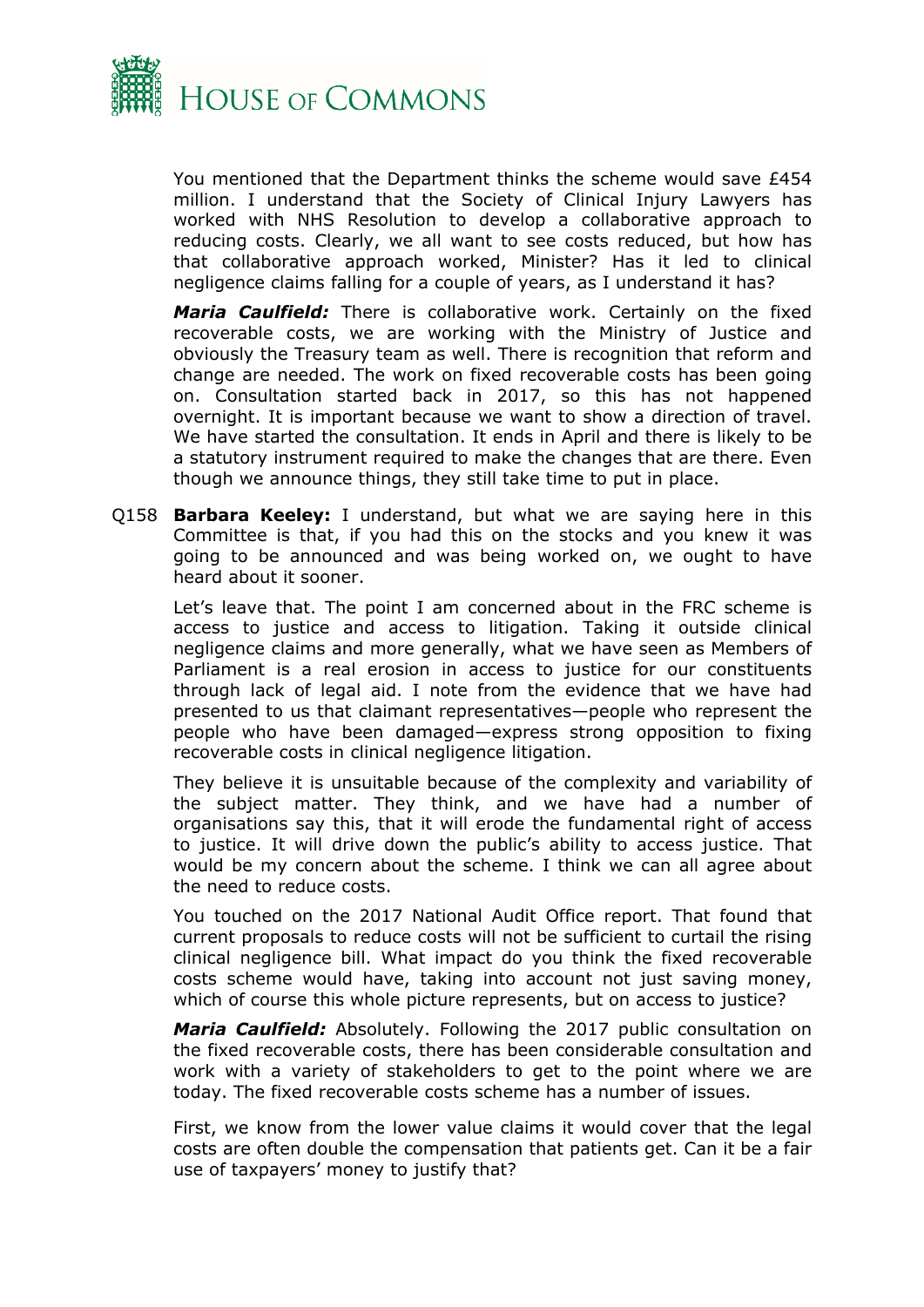

The second point is that the fixed recoverable costs scheme is not just about saving money, although that will be a key aim of it. It is about making the process faster, quicker and fairer for patients, so that they are able to reach a settlement as quickly and easily as possible. That will obviously help patients who are going through quite a tough time anyway. That is why they are seeking compensation. It is not just about saving money, although our point is that it should not be right that lawyers are getting double what their clients get in compensation. It is also about making the process faster, more efficient and easier for patients.

Q159 **Barbara Keeley:** I have two more questions. Will the fixed recoverable cost proposals guarantee that there will not be cases where the legal costs are greater than the damages paid to the claimant, as you have talked about? Will there be a guarantee?

What we are concerned about on this Committee is to make sure that a good proportion of the money is paid out in damages. That is what should happen.

*Maria Caulfield:* Absolutely. Until we have done the consultation and looked through it, I cannot give you a guarantee. The aim of the scheme is to reduce the legal costs, to cap the legal costs. The fees will be capped. The award of damages is not necessarily in our hands. Helen could clarify that for me. That is the aim, but from my point of view I do not think we can guarantee that legal fees will not be higher. The whole point of the scheme is that we are trying to tackle the fact that now they are often double what patients are getting.

*Helen Vernon:* The arrangement that the solicitor reaches with their own client is not something that can necessarily be changed by a fixed recoverable costs regime. What the FRC regime can do is fix the cost that the defendant has to pay to a successful claimant. The two do not interact in quite that way.

**Barbara Keeley:** I see. I come back to the point, though, that there is still the fear that these proposals, and I have concerns about access to justice and access to litigation, will not be sufficient to curtail the rise in clinical negligence bills. We are still in the position, Chair, where we need to examine this. You said that we might look at it further.

Q160 **Chair:** I want to clarify it, because I am confused now. Is the fixed recoverable costs proposal fixing the legal costs or the compensation payable to people who have suffered loss?

*Maria Caulfield:* The legal costs. The compensation is not affected. It is just the legal costs.

Q161 **Barbara Keeley:** Can I have some clarification on the questions that I was asking? Does that mean there will be cases where, as with every other area that used to be covered by legal aid, it will not be possible for people to make a claim because they will not get coverage for it? What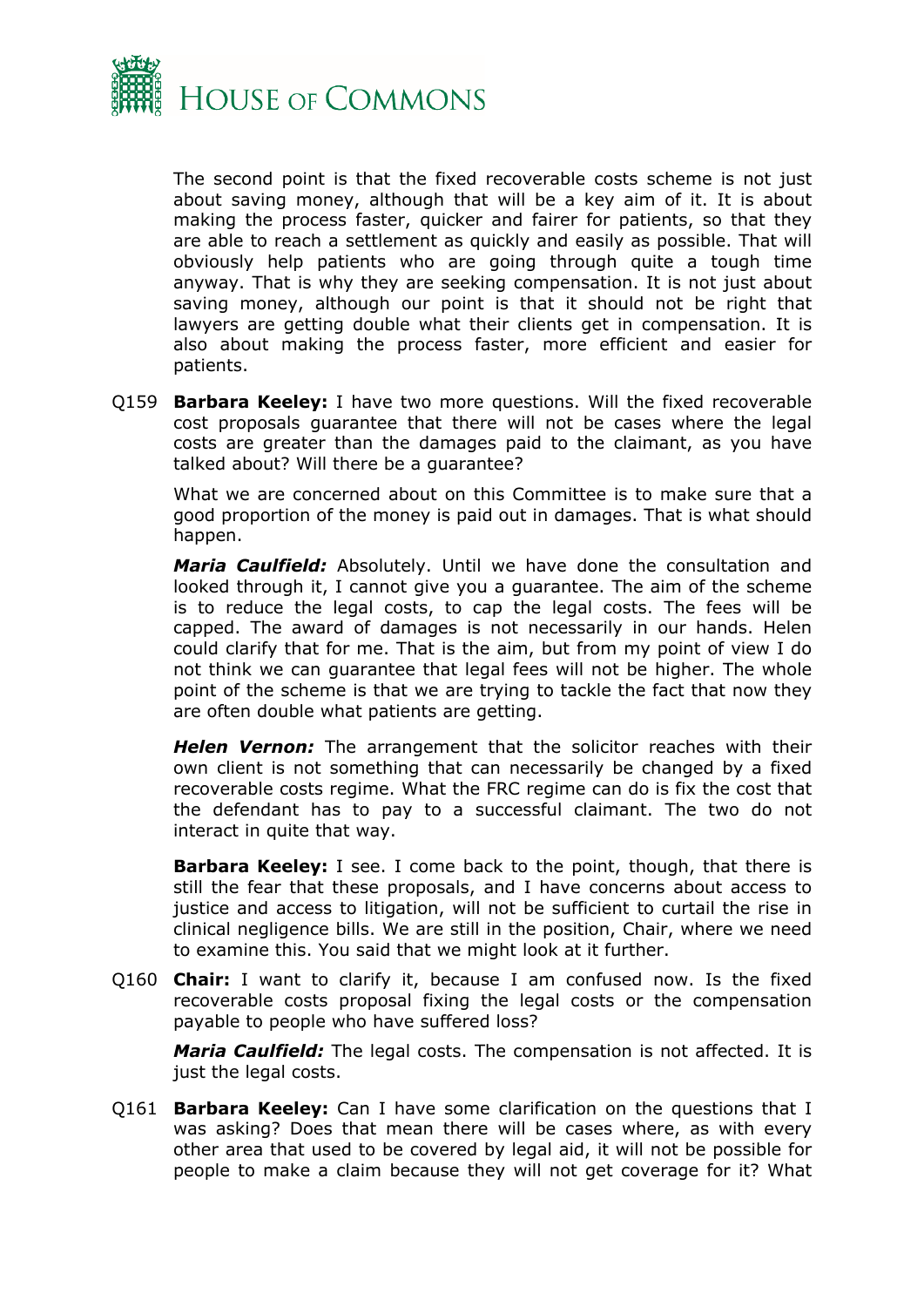

behaviour do you expect to follow from that?

*Maria Caulfield:* This is standard practice in many other claims. Fixed recoverable costs are not a new thing. In most injury claims and personal legal claims it is in place already. This is one of the last areas.

Q162 **Barbara Keeley:** I think we understand that. What I am saying is, what behavioural change will there be? Do you expect the impact of it will be that lawyers will just turn round and say, "This is complex"?

*Maria Caulfield:* Where it is in place in other sectors. it has not affected people's ability to seek legal representation.

**Barbara Keeley:** I do not believe that is the case, actually, because constituents find it very hard to get legal aid.

**Chair:** Thank you.

Q163 **Lucy Allan:** I want to move on and talk about settlement and negotiation. Perhaps I could start with Helen. There has been progress in the number of cases being settled out of court. What more can be done and what further progress can we see around the corner on settling out of court without having to engage in legal proceedings?

*Helen Vernon:* That is a really good question. As you mention, we have pushed hard to increase the number of cases that are resolved out of court using things like mediation as well as other forms of dispute resolution to achieve that. We currently settle 74% of cases without going anywhere near court, which is more than ever before; only 0.3% go to trial.

We want to go further, though. We think that cases should only go to court deliberately when it is absolutely necessary for that to happen. Some of the work we have been doing with the claimant legal market to work more collaboratively to explore more innovative ways of dispute resolution has been bearing fruit, particularly during Covid when we moved to things like remote mediation.

An important step that we think collaboration has particularly been able to target is what we call a more upstream approach to cases that are likely to become claims. Historically, we received cases over three years after the incident—on average, about 3.1 years. Generally, they had been tipped into legal proceedings because they were up against a limitation period of three years. What we have agreed with the claimant legal market during the pandemic is that they should come to us first to seek an extension of limitation so that they do not have to issue court proceedings from the off and so that we have the opportunity to discuss the case and potentially settlement for their client.

Q164 **Lucy Allan:** What happens when there is clear evidence of avoidable harm and system failure, and then you have the issue of clinical negligence? If we have identified the avoidable harm, is it not possible at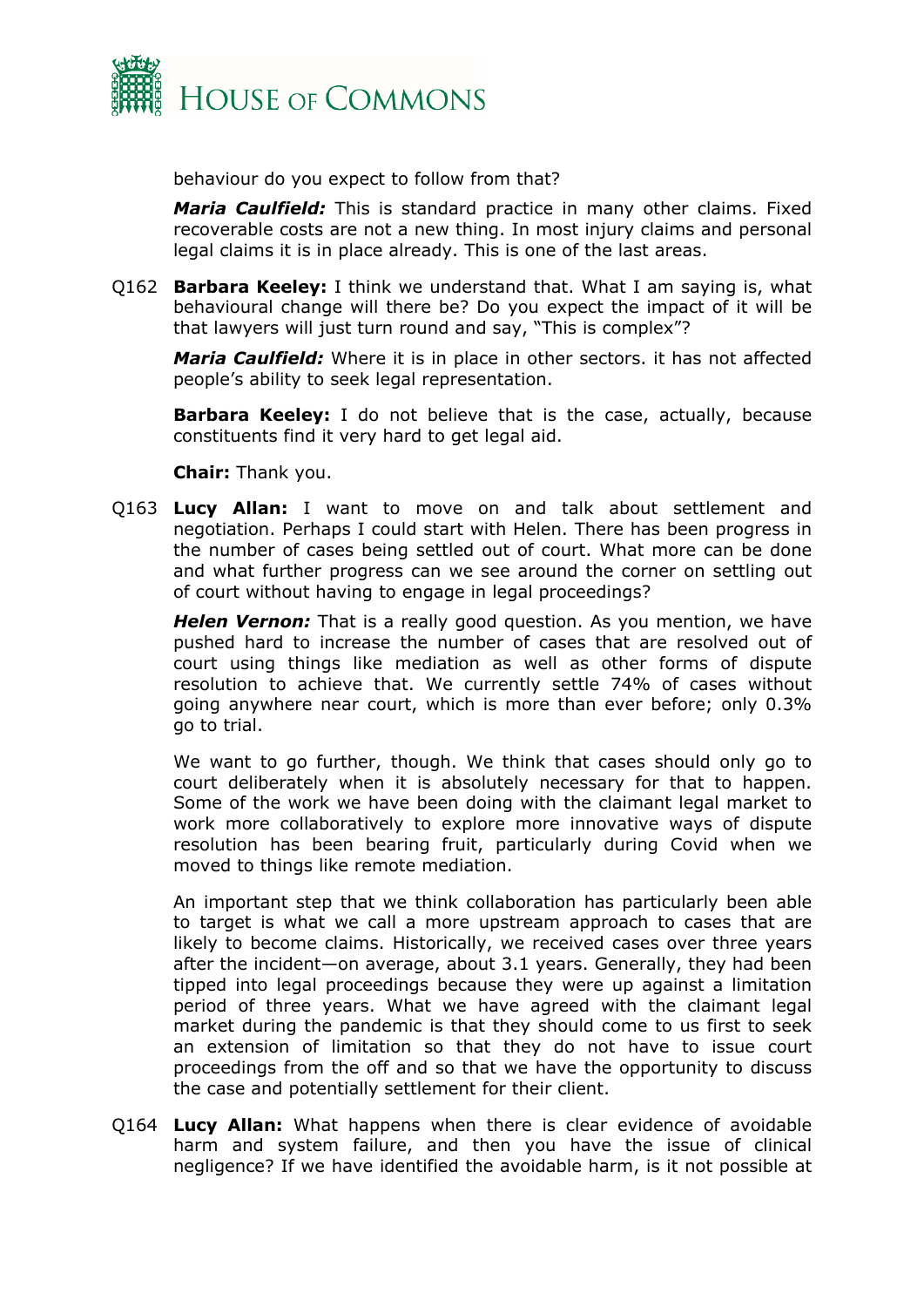

that stage to say, "Right, let's reach a settlement and let's give you what you would get if you went to court," rather than having to force people to demonstrate clinical negligence through a court process? Is that the thrust of what you are trying to do?

**Helen Vernon:** First of all, we certainly do not want to force things into a court process. Quite the opposite. We want to keep them out of court because it is stressful and expensive for everybody.

Q165 **Lucy Allan:** Patients are not really concerned about demonstrating negligence. If there is evidence of avoidable harm and there has been clear systems failure, and those have all been identified and agreed, at that point settlement must be what both parties desire. I cannot imagine that anyone, even in an extreme case, has a profound need to demonstrate that clinicians were negligent. What is forcing those cases to go on to court?

*Helen Vernon:* It is important to be clear that we work within a negligence system. That is the law. That is the legal framework within which we have to operate and settle claims. That is how our regulations for operating the indemnity schemes are established as well.

We can only make a payment where we are satisfied that there is a case of negligence, as opposed to an avoidable harm threshold, which is the threshold used in some of the other jurisdictions that gave evidence to this inquiry. Having said that, we try to get to the right answer as quickly as we possibly can. We ensure that, where there is clear evidence of negligence from an investigation or a complaint process, we move straight to making that admission and then starting to discuss compensation with the family and their representatives.

Q166 **Lucy Allan:** Which then requires the clinician to have to defend their reputation and their potential future in their profession.

*Helen Vernon:* Not always. Because our indemnity is organisation based, we cover the NHS trust rather than the individual clinician, at least in so far as trusts are concerned; it is the organisation that is at the centre of the process rather than the individual. In fact, it is quite rare for us to get cases that are just focused on one person, one healthcare professional, as opposed to the full panoply of things that happened during the patient's care that might have led to their injury.

Q167 **Lucy Allan:** If a case like Jill's were to happen today, what would happen in terms of mediation and making sure that took place at an early stage before the parties became very entrenched in their own particular position? What would happen in Jill's case today to get the mediation going?

*Helen Vernon:* What is interesting about Jill and Kirsty's case, and what really struck me, is that at the start they really struggled to get any answers. They struggled to get representation. I heard from Jill that she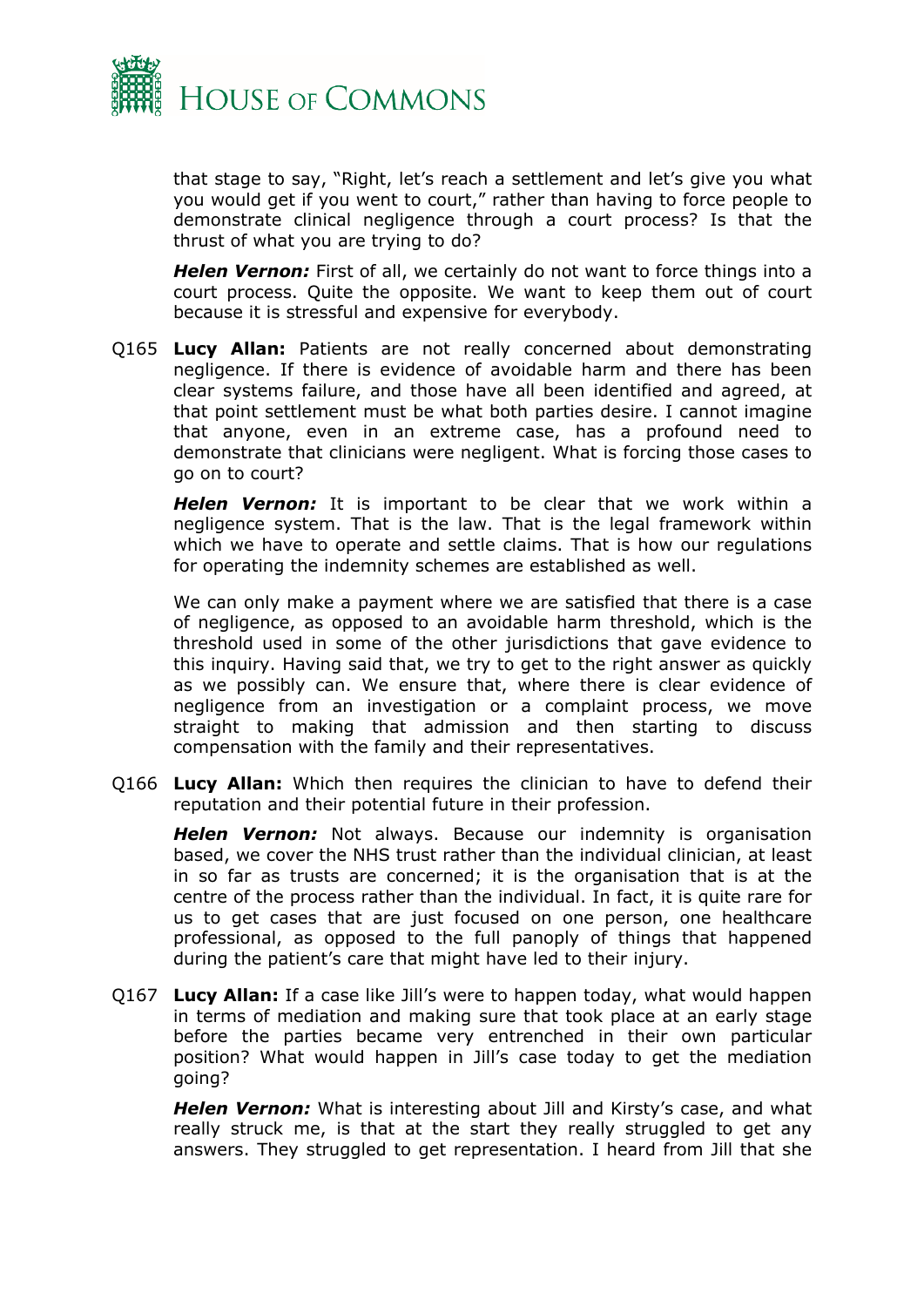

was probably on her third set of lawyers before the claim actually got going.

Nowadays that is a case which is, more likely than not, suitable for our early notification scheme. First of all, you would have HSIB conducting an investigation into the incident. We would then very rapidly overlay a liability investigation on that case to try to ensure that, if there is a compensation entitlement for Kirsty, we can at the very least start to think about making some interim payments of damages to help with the immediate needs that are really important to families, prior to working through with the family what their long-term requirements might be in relation to Kirsty's care.

Q168 **Lucy Allan:** Is there any merit, in your view, in making mediation and ADR compulsory before the litigation process commences?

*Helen Vernon:* Mediation is best carried out on a voluntary basis because of its nature. It is a consensual thing, bringing the parties together with a genuine intent to resolve the issues in question rather than being something where people just tick a box and it has been done.

Mediation is not the only form of dispute resolution. We try all sorts of different ways of trying to keep cases out of court, like roundtable meetings, resolution summits and early neutral evaluation. Some of those things are mentioned in the fixed recoverable costs consultation as good practice for the future. We should absolutely try every method at our disposal to reach a resolution without it having to go into court proceedings.

Q169 **Lucy Allan:** Minister, we have discussed this already, but I want to press you a little bit further. Are you reluctant to consider alternatives to litigation? If that is the case, why is that?

*Maria Caulfield:* We are happy to look at all options. In the work that we have done around improving patient safety, our absolute priority is reducing the number of incidents that are happening in the first place. We are making progress. I highlighted the improvements around maternity, but there is a lot more to do. Outside that, we are seeing reductions in things like hip fractures and falls in healthcare settings and reductions in infections in hospitals. We are trying to improve patient safety as the absolute priority.

Q170 **Lucy Allan:** The question is around litigation and trying to move away from litigation and consider alternatives to litigation, as we see in other countries. I sense a reluctance to consider a whole different model. I was just wondering whether that is the case and, if so, what is the thinking behind it. Why are we wedded to litigation as the best means?

*Maria Caulfield:* We have shown with NHS Resolution that, where we can settle things without going to court, that is where we want to be. The figures speak for themselves. The majority of cases are now resolved without going to court, which makes it easier for families and staff as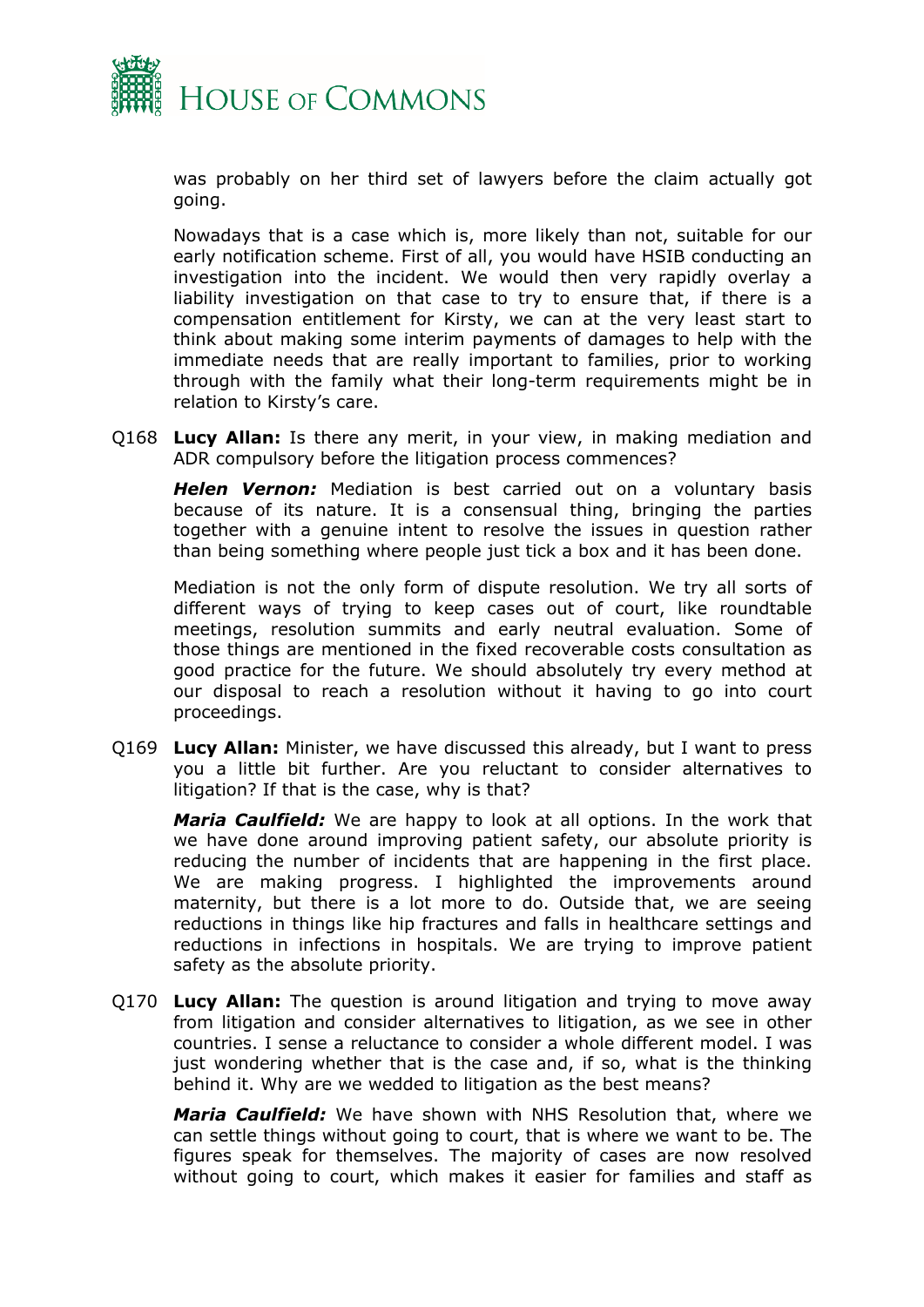

well. It is becoming a learning process. It is not necessarily always an adversarial stand-off, but there will be some cases.

I have constituents who have had clinical negligence claims where they do not necessarily want the compensation. They want their day in court. They want to hear exactly what happened. There will be cases like that, where people feel that they want to go down that road. I do not think we can exclude it forever. For everyone, often the easiest, quickest and most sensitive way is to avoid that where we can.

Q171 **Lucy Allan:** The Ockenden review is just about to report, next month. Certainly, in my experience of talking to some of the people who have been affected, what they really want is not so much their day in court but some sense of acknowledgment, recognition and apology at an early stage. They feel that the only way to achieve that is by going to court.

You are right that it is not about compensation. It is much more about recognition of what they have been through and what they have suffered. It is a great shame that we cannot achieve that other than via litigation. I would love you to take away the idea that we might look at alternatives to litigation very seriously because, certainly in my experience as a constituency MP dealing with many cases like we heard this morning, recognition, acknowledgment and apology, in the sense of responsibility and ownership by the trust, would have solved so many long, drawn-out legal cases.

*Maria Caulfield:* Yes. I know that you have campaigned very hard on the issues for your constituents around Ockenden. I think the evidence is there. When you look at research that has been done in this area, the way a complaint is handled at the initial stages makes a huge difference. It is acknowledging that there is a problem, which is why we now have the duty of candour, and being open with those who have been affected, and sharing. We heard from Jill that she could not even get the patient notes to find out what had happened.

We are very aware of the difference that makes. That is what we want to encourage, because it is working. Where we are able to settle these things out of court and not go down that long and protracted route, it is in everyone's interests. With fixed recoverable costs, certainly in the smaller claims, being open and honest, acknowledging mistakes and saying sorry for them actually makes a difference in terms of reducing costs, and is a better process for patients. We are not excluding it in any way, but we need to look at the options on the table before we make any final decisions.

#### Q172 **Lucy Allan:** Matthew, do you want to come in on that?

*Matthew Style:* If I may, perhaps I could draw out two points from the responses to the questions that you have been asking. The first is, of course, to say that the early notification scheme, and indeed the special health authority which we are establishing to have dedicated capacity for rapid investigation of maternity related incidents, should, hopefully, help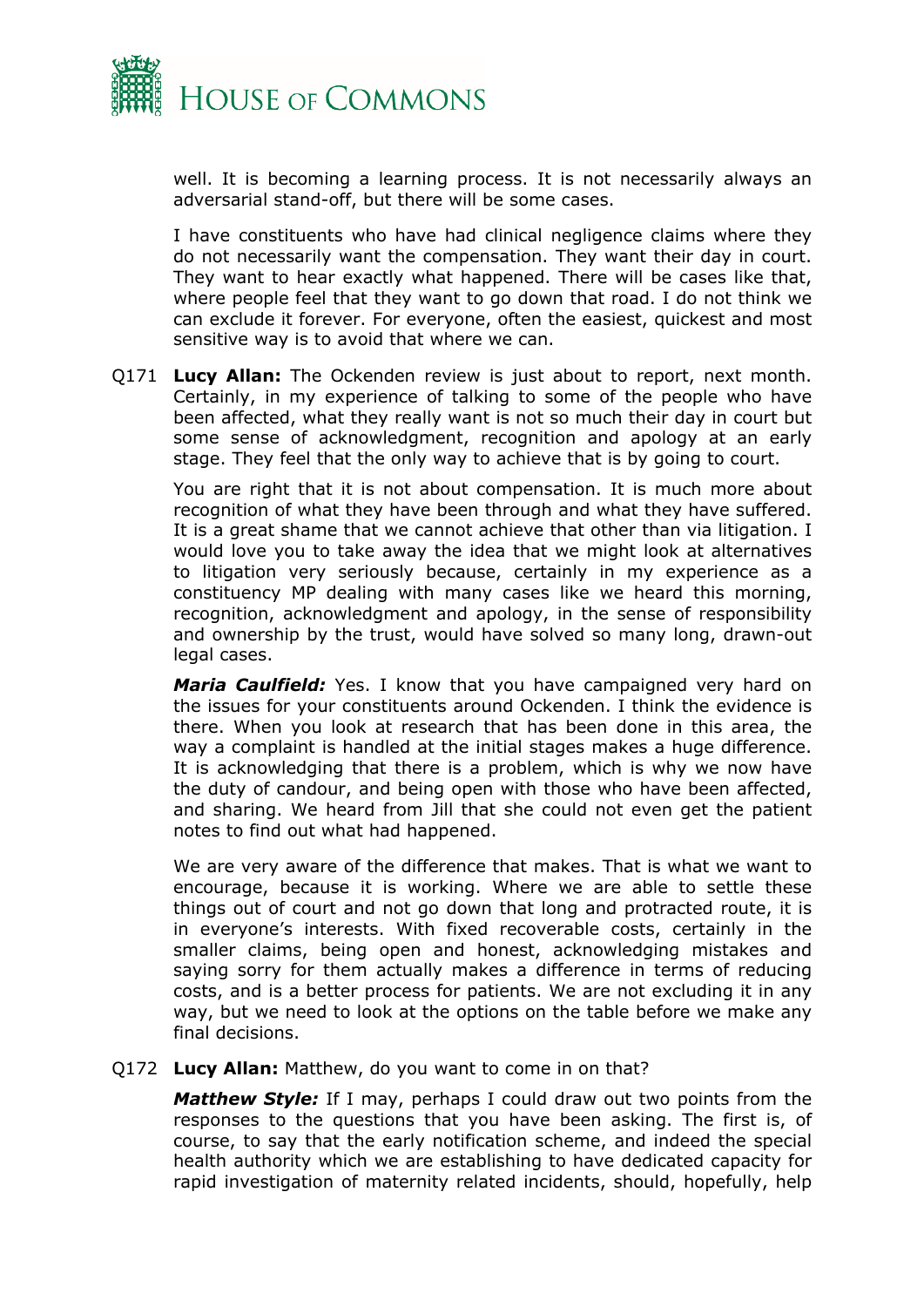

with the point you are making about recognition and rapid investigation being important.

The other point, which again resonated with me from the international evidence and from speaking to colleagues from other countries and indeed from Jill's story this morning, is that the point at which a payment is made is also important. Chair, you mentioned yourself the importance of the early years following an incident and the importance of families receiving support at that time. That is another thing we have to look at, even within the current system and the current statutory framework. What we can do to improve the timeliness of claims, the earlier recognition of an incident and overall the patient, family and carer experience is an important part of the work we are doing, as I said earlier.

Q173 **Laura Trott:** All three of you mentioned the early notification scheme. I want to go into a bit more detail about how you think that is working. Helen, can I turn to you first?

*Helen Vernon:* We have been running it for coming up to five years. The incidents we have seen through that scheme are cases we would never normally have seen. We would normally hear about them seven or eight years after the event. It is giving us the opportunity to engage with the family right from the start and to ensure that we are picking up on the issues that are driving those sorts of claims with the trust as well, and engaging with the heads of midwifery, for example, on things which might need to happen in order to prevent those incidents from happening again.

It is very much learning from those incidents in real time, as well as having the opportunity to think about issues of legal liability and, as I mentioned earlier, the small interim payments that might support the family in the early years. That also has the effect of mitigating costs further on, because if we are meeting needs in real time, they will not translate into much larger losses further down the line.

Q174 **Laura Trott:** Have you seen any evidence that there has been a reduction in these types of injuries in babies since the scheme was introduced?

*Helen Vernon:* I think it is early days at the moment because—

Q175 **Laura Trott:** It is five years, isn't it?

*Helen Vernon:* It is almost five years, but by definition these are incidents we would not normally have seen, so we have no direct comparator.

Q176 **Laura Trott:** Isn't it extraordinary that you would not have seen them for seven or eight years? These are really serious failings, and some of the most serious failings that the health service can overcome. I find it very surprising that normally you would not see them for seven to eight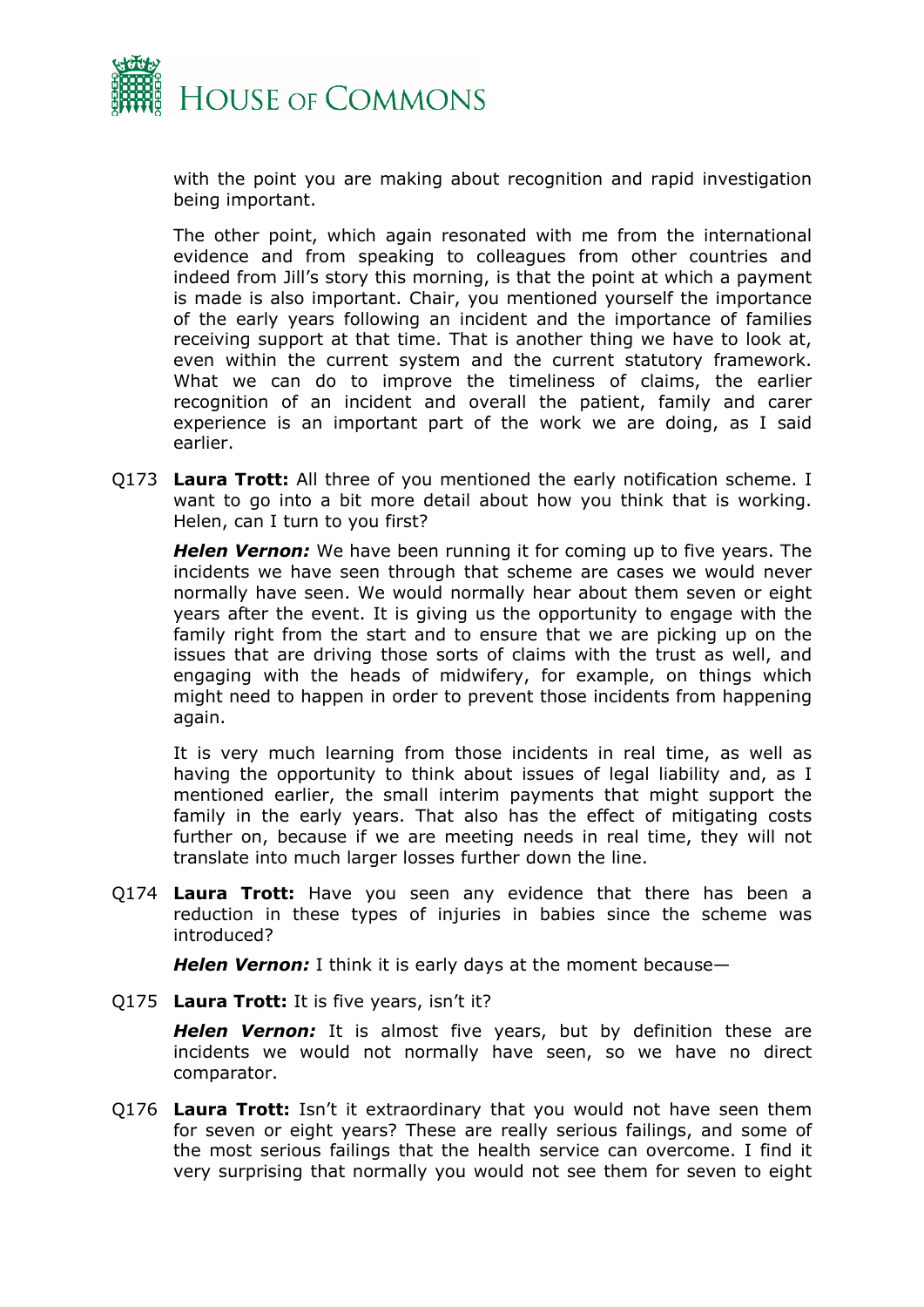

years afterwards. Is that true of all serious failings within the hospital system?

*Helen Vernon:* It is true of the brain injury cases and has historically been the case. It is not now the case, since the scheme. Generally, it is because the needs of the child take some time to fully manifest themselves, until six to seven years afterwards. Even though a solicitor might have been involved for the family much earlier, when it comes to NHS Resolution, historically it has been much further down the line.

Q177 **Laura Trott:** I understand the point. From the figures I have here, you receive approximately 230 cases annually. Surely, if the scheme was successful, we would see a reduction in those numbers. Would that not be fair to say? It has been going five years, which is not an insignificant amount of time.

*Helen Vernon:* Those numbers are claims which relate to historical incidents. If a claim comes through the door now, it might actually relate to an incident in 1995, for example. Those numbers relate to incidents spread over a number of years.

Q178 **Laura Trott:** How many are you now getting through the early notification system that you have put in place? What have the numbers been like over the last five years?

*Helen Vernon:* We have changed the criteria over subsequent years to try to narrow the entry gate into the scheme. We started off with a very wide cohort. We were getting 700 to 800 incidents, as was HSIB. We have now narrowed that down, in the most recent year, to cases where there is evidence of a neonatal brain injury. Those are more in the hundreds now.

Q179 **Laura Trott:** Why did you narrow the criteria?

*Helen Vernon:* Because we were finding that while we were capturing a wide cohort, the scheme lacked specificity in terms of the type of case that was likely to have negligent harm resulting in a long-term brain injury.

*Matthew Style:* I think it is right to say, Helen, that we have an evaluation of the scheme under way. That will be an important piece of evidence in assessing whether the scheme is having the intended benefits that we will take into account as part of considering what a wider set of reforms might be. As I said earlier, part of that evaluation will look at patient experience. Picking up the questions that Dr Evans was asking earlier, it is important that we look at clinician experience of interacting with the scheme, given the very important points that the Committee has raised today.

Q180 **Laura Trott:** The thing I am slightly concerned about is that if we are saying that previously we would not have known about issues for seven to eight years, and now we have a system whereby we are having 700 or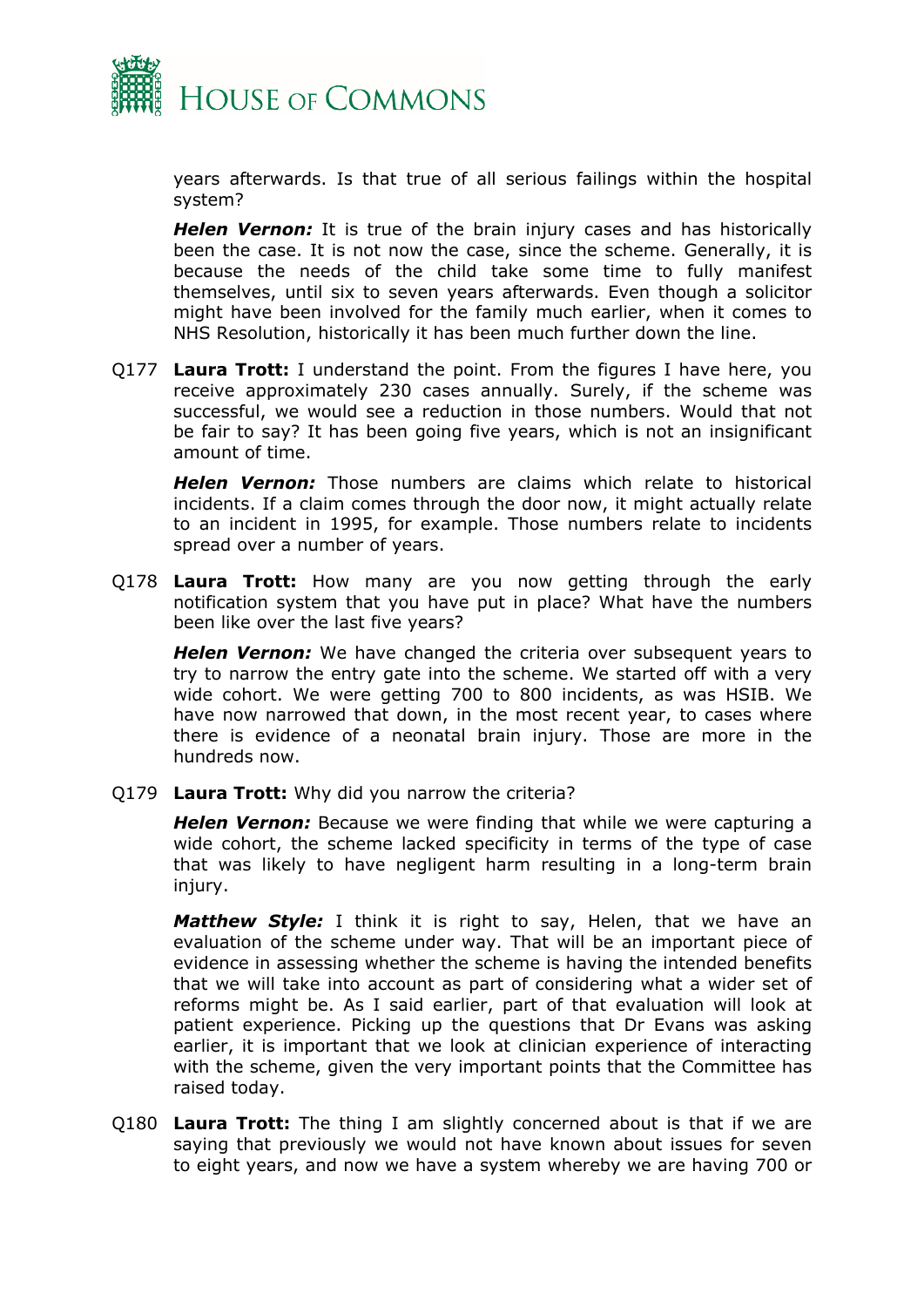

800 serious failings being notified which previously, according to the evidence you have just given, the health service at the top level would not have been aware of, where are the extra 600 now going? What is going to happen to them? How can we be sure that they are followed up and seriously looked into? What is the system going to be for those schemes if they are not being picked up by this central hub now?

*Helen Vernon:* There are a couple of points. The first is that the 700 cohort were not necessarily serious failings. They fulfilled clinical criteria set by the Royal College of Obstetricians and Gynaecologists, but the 700 are not indicative necessarily of failings in the system.

Q181 **Laura Trott:** But something pretty awful must have happened for them to be—

*Helen Vernon:* It is a baby that had been unexpectedly admitted to the neonatal unit, so clearly the family have had a really terrible course, but not necessarily as a result of failings by the maternity unit. That is the first thing.

The second thing is of course that the new special health authority that will be looking at these incidents, and taking over the responsibilities of HSIB in that regard, will be looking at all of those cases as well, and not just from a legal liability—

Q182 **Laura Trott:** The whole 700 cases and not just the narrow criteria? All of the cases where there has been an incident where a baby has been unexpectedly injured, or died or admitted having serious trauma?

*Helen Vernon:* I am probably not the best person to speak to the criteria.

*Matthew Style:* Its remit will not be limited just to early notification scheme cases, no. The focus will be to investigate the cases where there is the greatest potential for learning across the system. We very much hope that will be the ethos and the purpose of the function that is being established.

Q183 **Laura Trott:** It will be the narrower piece or definition that we are talking about here.

*Matthew Style:* The remit will not be limited by that particular definition. I think the focus and the principal purpose is not only to get rapid resolution and rapid investigation for families, patients and carers but, as I say, to maximise the learning opportunities. It is an independent body. That is quite important because there will be freedom to select cases, as I say, where the benefits of the work are greatest.

Q184 **Laura Trott:** In a quote I have here from the NHS, it says, "The early notification approach has already led to rapid learning and recommendations for safety improvement."

Minister, can you talk a little bit about how that has worked and what you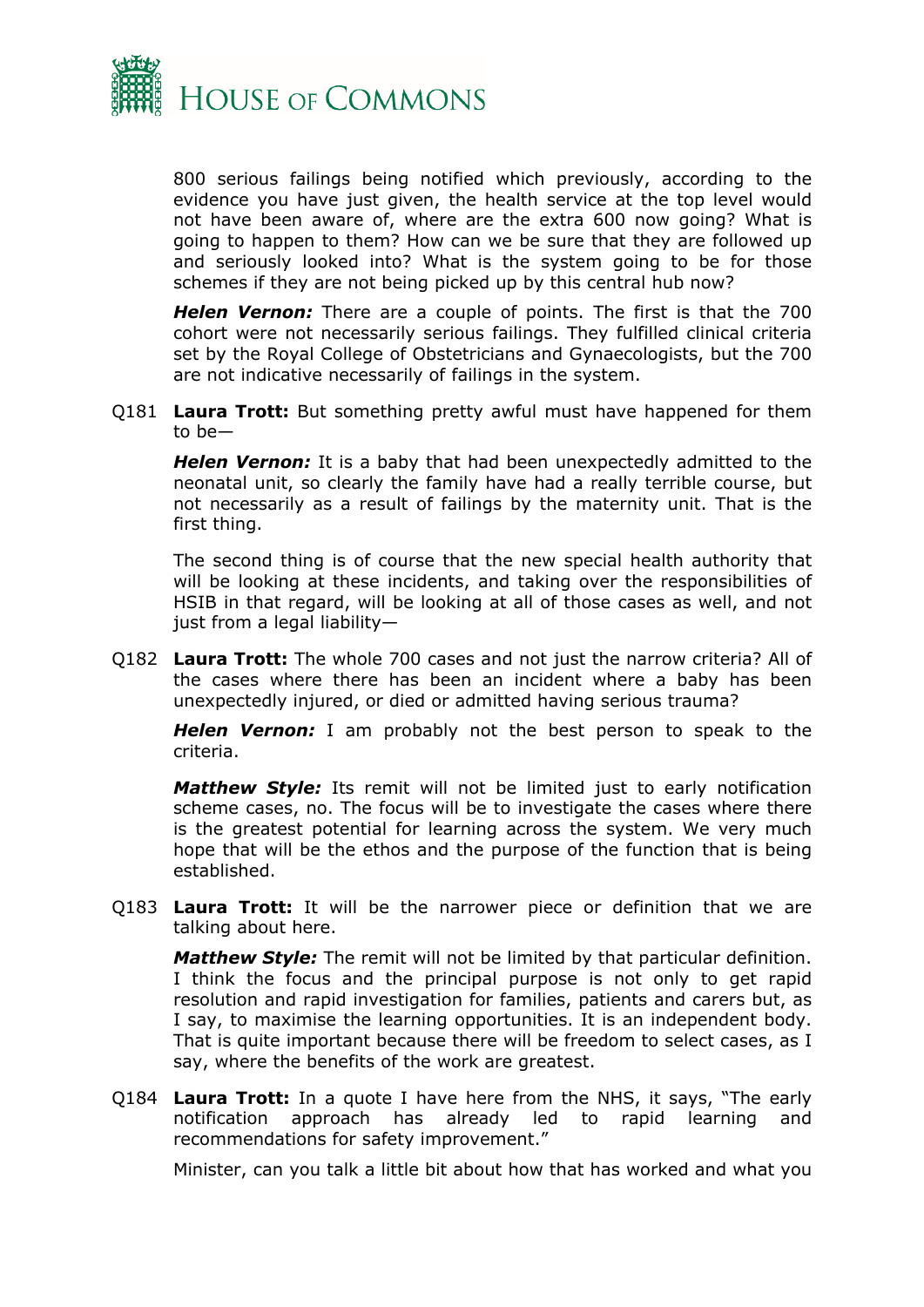

have seen? We have said it is too early to understand whether it has an impact on baby deaths and serious brain injuries, but what rapid learnings have been put in place as a result of this system?

*Maria Caulfield:* Obviously, the early notification system picks up on cases but then it takes a while to identify clusters of incidents that would indicate a pattern of cases that need to be looked at in terms of practice across the board.

As part of the early notification scheme there are a number of areas that they have picked up and are doing intensive work on. Brain injury reduction is one of those that they are looking at. They are also looking at the use of foetal monitoring and making sure that best practice is looked at there. There is enhancing neonatal care as well. Those are some of the areas where, as a result of their work, they have identified pieces of work that then need to be taken further.

Maternity also comes under me. We know that, while we are doing well or improving on neonatal deaths and stillbirths, there is still a huge amount of work to do. That is why we set up the maternity disparities taskforce, which will be meeting shortly. We are again going to deep dive into the areas of concern. The early notification scheme helps identify the areas that we then need to drill down on.

In maternity in particular, there will be a real focus on how we can improve outcomes. Learning from clinical negligence claims is one of those areas. The special health authority, as we are in the process of setting that up, will look at the scope of that as it goes forward. We are not necessarily limited to specific criteria at the moment.

*Matthew Style:* Another important objective for the maternity investigation programme and for the SHA will be to improve the capacity of local trusts to investigate in a way that is responsive to patient concern, and is faster and more effective. It is right that there is an independent capacity, but it is also right that we work to improve across the board and improve the experience at local level.

Q185 **Laura Trott:** As a final point, we did a maternity safety inquiry as part of this Committee. One of the things that you will know is that the same mistakes seem to be repeated over and over again in different trusts. The central oversight of what is going on and ensuring that that is not happening is really important. While I absolutely take your point, Matthew, about individual trusts, the problem is that this is being replicated over and over again. It would be helpful, Minister, to have your assurance that the focus of what you are trying to do will be to make sure that the pattern stops repeating itself.

*Maria Caulfield:* With the early notification scheme, it obviously takes time to see a pattern of cases where there is clear concern that it is not just happening in one trust and that there is an issue. The whole aim of it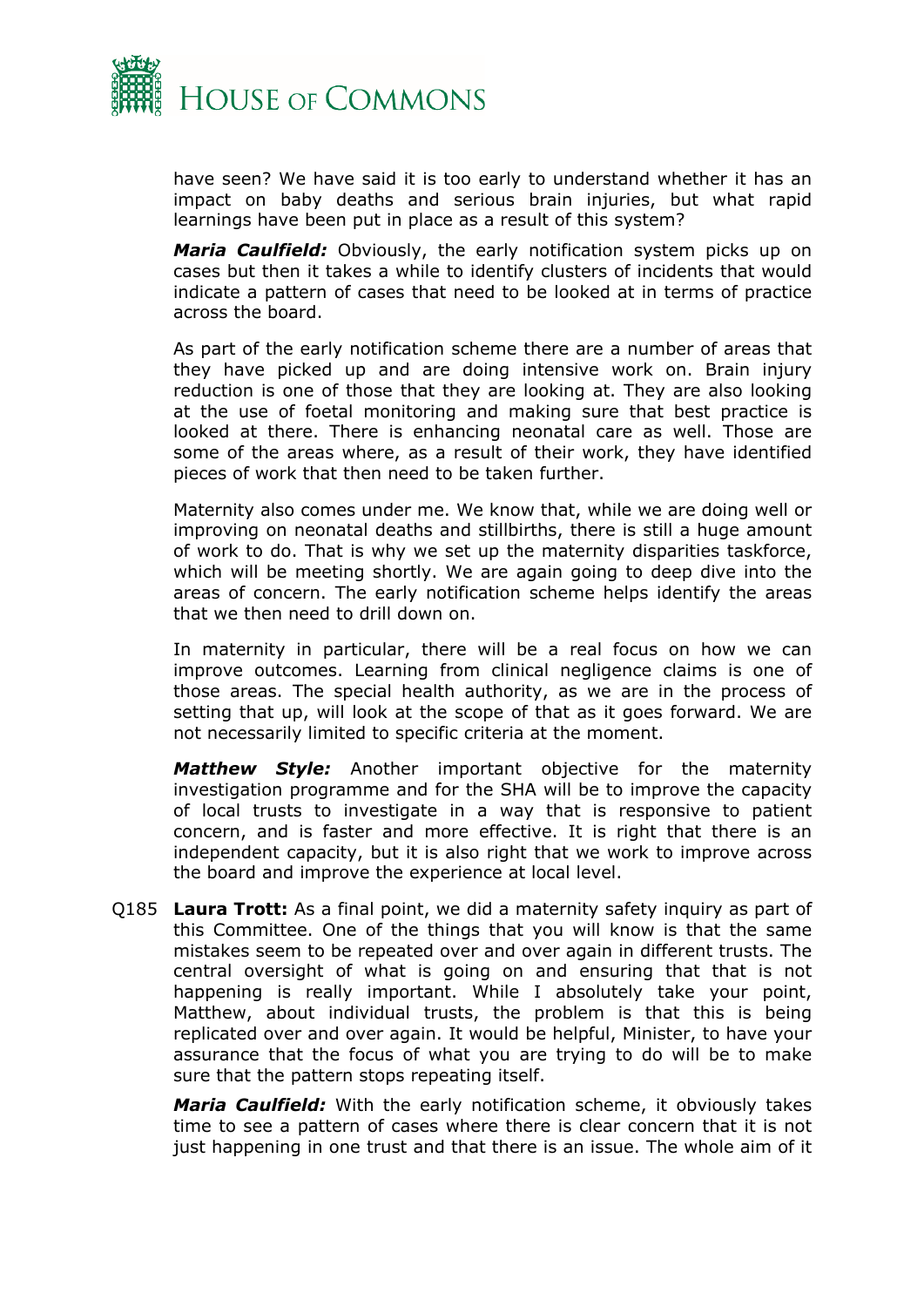

is that there is not just learning in that trust, but that that best practice is then shared across the board.

**Laura Trott:** Thank you.

Q186 **Chair:** I want to follow on from Laura's point, if I may. What we found in our maternity safety inquiry was that, for sure, progress has been made and we all welcome that, but there is a structural problem which causes what Laura was talking about, namely the fact that the same mistakes seem to be cropping up over and over again with absolutely horrific consequences for families.

What seems to happen now is that, despite all the determination to improve patient safety and maternity safety, when something awful happens there is a kind of "Oh my God" moment of stasis, where everyone freezes and doctors and nurses worry about whether they are going to be hauled in front of the GMC or NMC, the trust is worried about its CQC rating and everyone is collectively worrying about lawyers and clinical negligence. It is not because they are personally going to have to pay because there are schemes that mean the NHS pays centrally, but because they might have to be found guilty of clinical negligence before a payment is made and there is the thought that it is going to last five years.

The one thing that does not happen is that lessons are learnt, because there is a kind of limbo period that can last years. In well-run hospitals they have shortened that process and there are definitely improvements. My last question is very straightforward. Would you consider a very radical process improvement, building on the early notification scheme, where we had something like an obligation on every hospital to have a six-month safety window, for want of a better phrase? The moment something terrible happens there is a six-month window in which there are two very straightforward objectives: No. 1, the family involved is told the absolute truth of what happened; and, No. 2, safety lessons are learnt, not just for that trust but for the whole of the NHS.

Within that safety window there would be four things. First would be the early notification scheme, but not just for brain injury; it would be for every incident, whether babies, adults or anyone, where there is a reasonable prospect that a medical error was made.

Secondly, there would be an independent investigation as to what happened to get to the bottom of it.

Thirdly, safety lessons would be learnt and disseminated to the whole of the NHS.

Fourthly, there would be a trust apology and decision as to whether they are going to accept liability, with an agreement that that needs to happen within six months. The problem at the moment is that there is this period of limbo. I am not trying to make policy on the hoof, but are you open to making those kinds of changes as we go forward?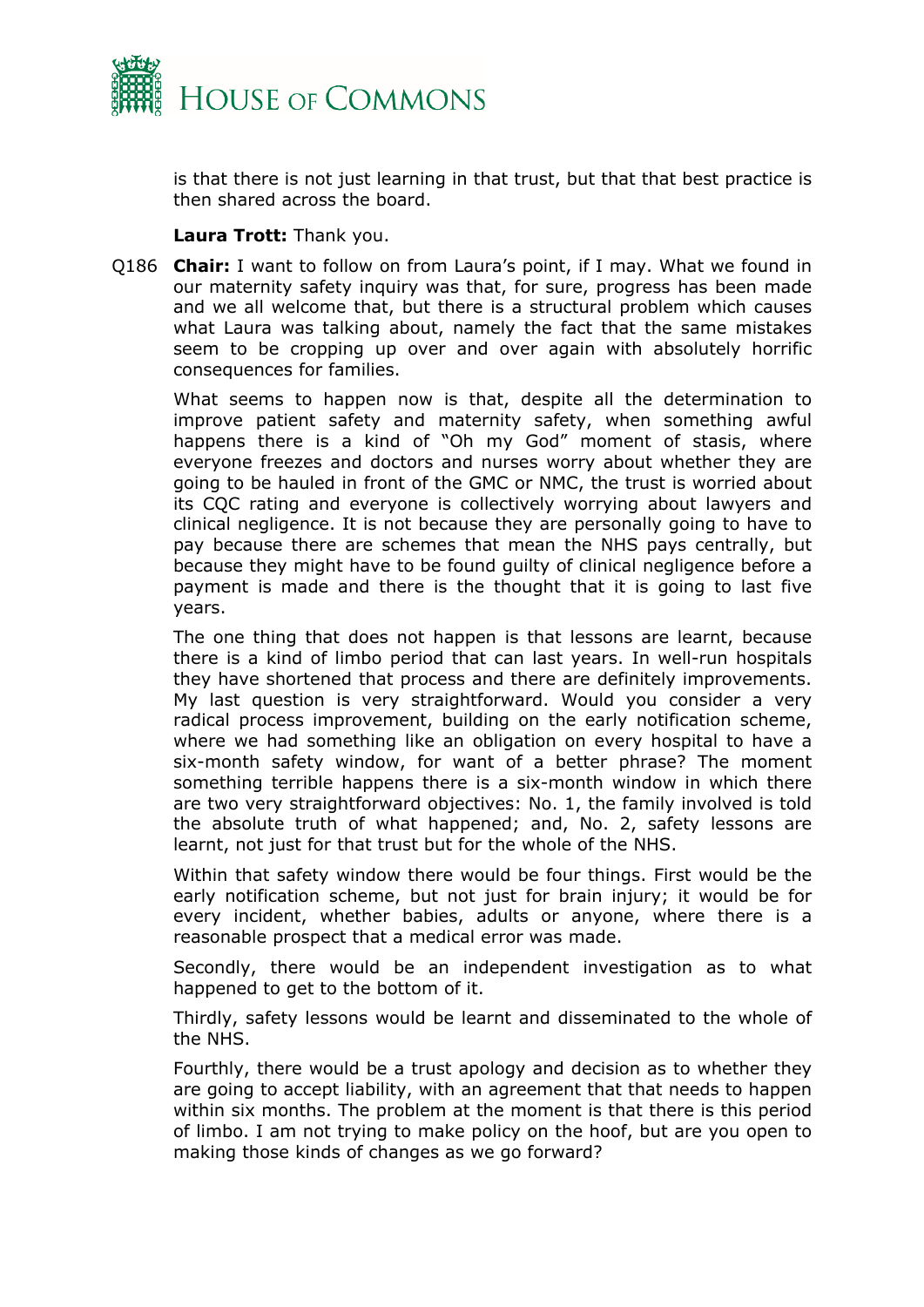

*Maria Caulfield:* The consultation that will be coming forward is to look at the wider picture of clinical negligence and not just the cost element. Much of what you have described is part of the process of clinical negligence. I think we will look at all of those options when the consultation opens. It is not just about how much people get paid in compensation. It is not how much we spend on legal fees. It is about the whole process and making it work for patients.

We have some really good progress in maternity. While we need to get that rolled out in practice, I think we could look at some of the good work that has been done there for other areas of clinical negligence as well. The wider scope of changes to clinical negligence will be covered in the consultation.

Q187 **Chair:** But you are open to process reform.

*Maria Caulfield:* Certainly we are open to looking at all options because it is important that we improve the process for patients, and for staff as well. It is a tough time for staff when they go through any investigation. We need to make that open and honest for everyone involved.

Q188 **Chair:** Matthew?

*Matthew Style:* If I may, Chair, I want to pick up on the cultural piece in your question. I think all the work that has been done points to this. There is a big leadership question in trusts about how these cases are handled. We have put £500,000 out to support leadership training, specifically in maternity services, in order to try to support leaders in tackling some of the cultural issues that sometimes stand in the way of learning and rapid resolution.

It is broader than that, and it gets into the work that we have commissioned from General Sir Gordon Messenger on leadership more generally across the NHS. I think that consistently better leadership would be an enabler of some of the changes that the Committee is keen to see.

Q189 **Chair:** Sarah Owen, who has left us, wanted to confirm that, in this famous piece of work you are going to be doing before the end of February, you will include neonatal death rates by ethnicity, in so far as we have that data, because that is a particular interest of hers.

**Lucy Allan:** And socioeconomic background as well. It is the whole education, poverty, age—

**Chair:** Absolutely. Let's throw that in. The breakdown of neonatal deaths would be of great interest to the Committee.

*Matthew Style:* A lot of work has been done on the health disparities angle to that question as part of the broader, long-term plan goals on maternity safety. I am sure we can include that in some supplementary evidence.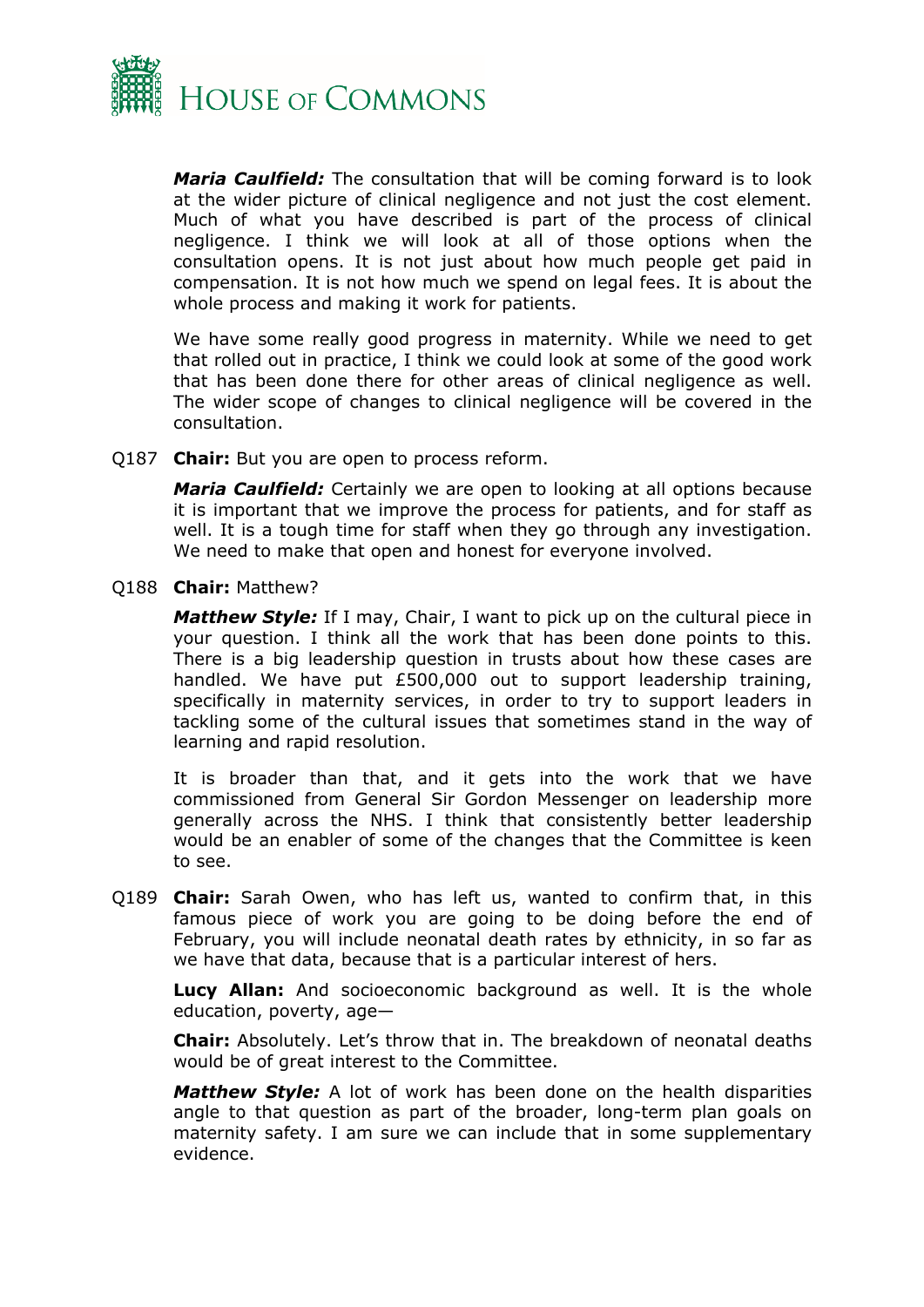

**Chair:** Thank you. Last but not least, Dean.

Q190 **Dean Russell:** Thank you, Chair. In my question I want to build very briefly on the maternity discussion. I have had conversations with constituents and women who have had very difficult situations with miscarriages and stillbirths. One of the things that comes out of that is that sometimes there is concern about negligence and the issues we have talked about today, but at other times they are not quite sure. One of the things that really came through was the lack of mental health support that they had afterwards.

When looking at policies and so on, how much beyond the financial aspects of litigation and the learnings, which are absolutely critical, has mental health support been looked at and a better process to help people deal with what can be incredibly traumatic life experiences? Is that something that will be in the future?

*Maria Caulfield:* Certainly when there has been a bereavement—a stillbirth or a neonatal death—we now have bereavement midwives who specialise in looking after mums and parents going through that process, either if they know that a bereavement is likely to happen or if something happens unexpectedly. They spend a lot of time at the time of a stillbirth or a neonatal death, but then a considerable period afterwards, but we do not have enough of them.

I have been to King's College to meet the team there. They do amazing work. They say to me that having a specialist midwife—midwives are very specialist anyway—who can look after the family as a whole at such a difficult time, whether that has happened from natural causes or there has been a clinical negligence incident, does make a difference. I am very keen to look at how we can support midwives. They are very keen to take on some of this extra training and role, and I am very keen to look at how we can support them in doing that.

Q191 **Dean Russell:** That is very good to hear. Matthew?

*Matthew Style:* We were discussing earlier that, as well as looking at cost, outcome and safety data, we need to consider the patient, family and carer experience. That is one of the key things we have to have in our mind when we look at different options for reform. I very much agree with the point you were raising.

Q192 **Dean Russell:** Absolutely. One of the things that also comes through is, as you just pointed out, the support given to families. When somebody goes through an awful crisis like this, or a life-changing moment, it is often the families that they look to for support. Again, I do not know how much we are equipping families with the right information to know how to support them, or where to go for support from bereavement midwives.

I appreciate that you might not have the numbers right now, but is there a way we could get an update on how many bereavement midwives there are across the NHS currently, and what the plans might be in terms of projecting for training for that?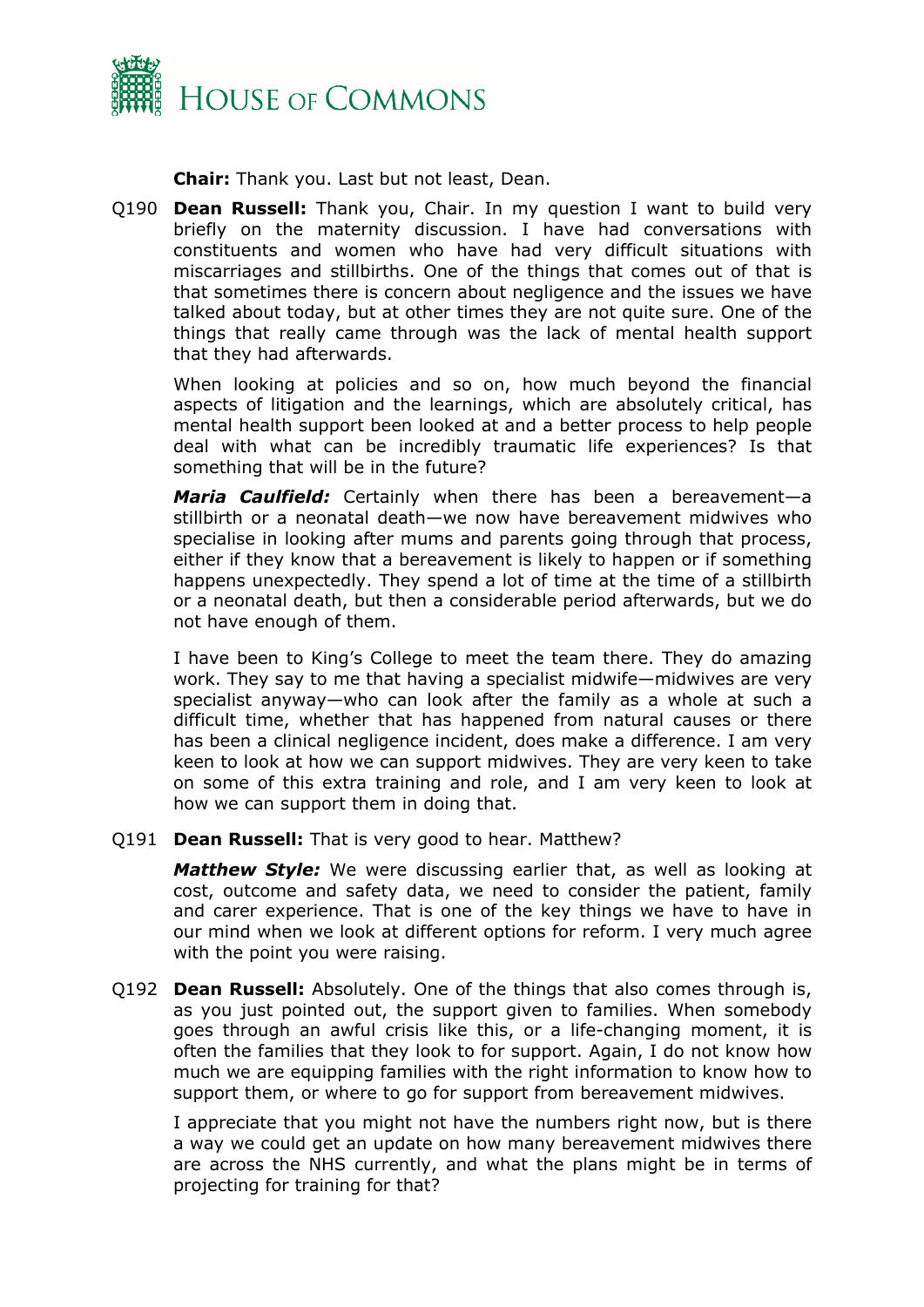

*Maria Caulfield:* I could certainly send the Committee the figures. They have grown up historically. Some units have them because they have midwives who wanted to take on the training, and the units have been very keen to support them in developing that role. Some units do not have access to them at all. We can get you the figures, but more work needs to be done to support midwives who are keen to take up those roles.

Q193 **Dean Russell:** Thank you. On the international view, we have had evidence previously from international experts about what is happening around the world. Through your work, have you seen any exemplars that you would like to adopt here or policies that you think we could be learning from in what is going on elsewhere in other countries?

*Maria Caulfield:* It is difficult. That is why we need to look at all the options in the round. It is very difficult to make international comparisons. We have a very different healthcare system from many countries in the world. We have a very different legal system. The health and social care support that patients have varies too.

There is an assumption that you can just lift up and slot in a different system from the UK, but that may not necessarily work. We pay full compensation at the moment as part of our system. In some of the nofault countries, they have a limit of  $E1$  million. Is that something we want to do? I am not saying that we do or we do not, but we need to look at all of the options. There are complexities.

For example, Japan was mentioned. They introduced some pieces of safety work at the same time as they introduced changes to their legal framework, so it is quite difficult to decipher which has made the biggest difference or whether there has been any interconnectivity at all. That is why we want to do a proper piece of work, to make sure that, if we do change things, we change them to make a better impact for patients.

#### Q194 **Dean Russell:** Do you want to come in, Matthew?

*Matthew Style:* It is difficult to compare the schemes. I was talking recently to colleagues in Sweden, for example, and seeking to understand the relationship between the level of claims that they pay out and the degree of support that is available through the wider health and social security system in Sweden. It makes it harder to translate the lessons, but we are very committed to international learning as part of this exercise.

**Dean Russell:** I have one very final question. Minister, just now you used the word "interconnectivity". One of the other aspects I have heard first hand is the lack of interconnectivity in lessons learnt. Somebody might go through a bereavement, and you might have litigation or complaints being made. That might be with a hospital, but then the GP or other parts of the system do not know about it. That can often make it very difficult for somebody already going through a traumatic experience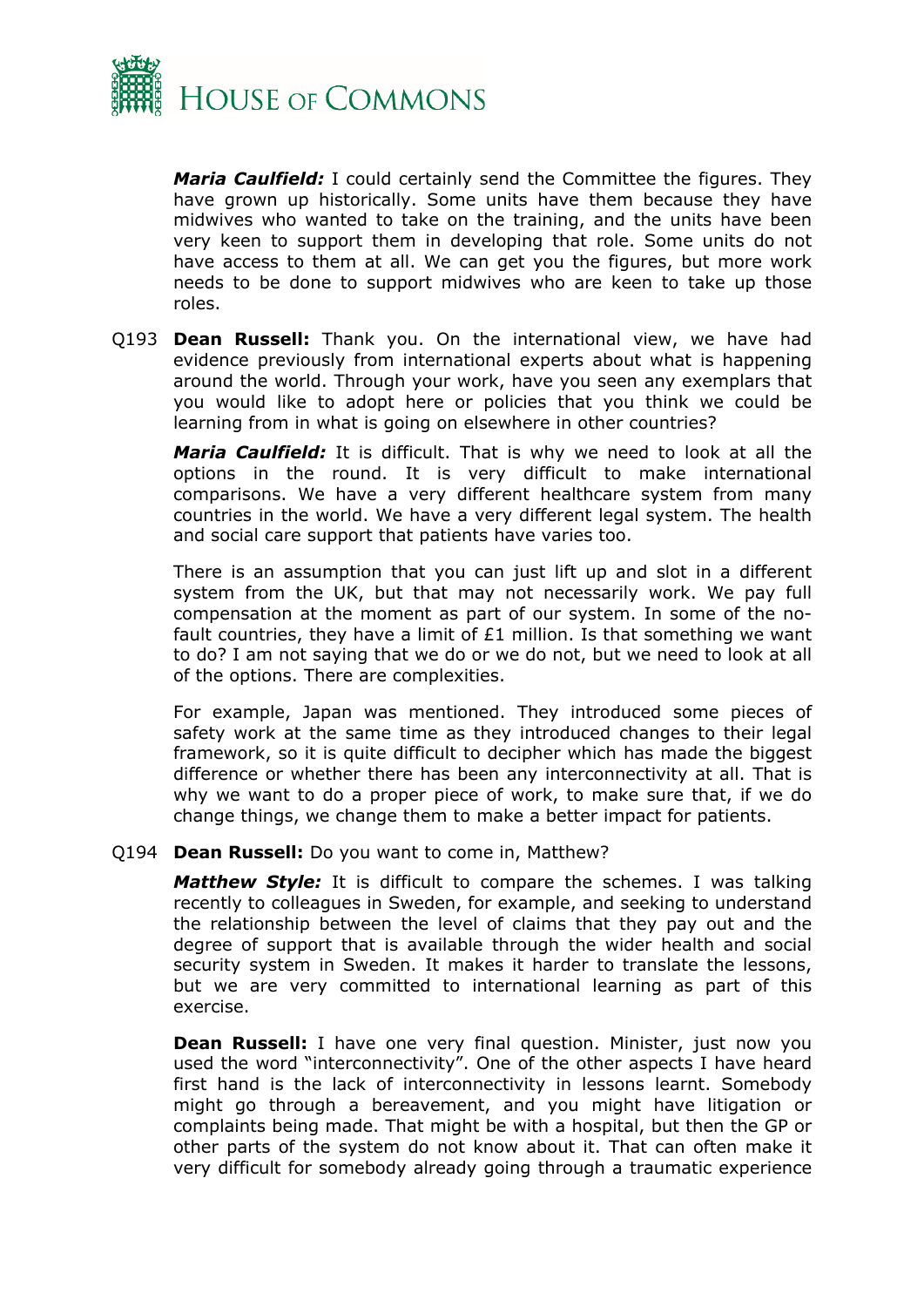

to have to relive that and explain it to other parts of the system, especially when you have a wall go up with lawyers and everybody not saying anything. It makes it even harder.

Is that something that is being looked at in terms of how data is shared? It is not just the quantitative date—the numbers—but the qualitative data in the human stories and the positions people find themselves in.

*Maria Caulfield:* There are a number of ways that best practice can be shared. Obviously, we have NICE guidelines in clinical areas. I was thinking of a Westminster Hall debate I did a couple of weeks ago on sickle cell, where MPs were describing that some of their constituents had hours-long waits for pain control. The NICE guidelines are very clear that they should be getting pain control within the hour. I could be wrong, but I think those are the NICE guidelines for sickle cell.

Where there are best practice guidelines, they should be implemented. The CQC will look, when they are doing their inspections, at areas like that. They cannot look at every single NICE guideline when they are doing an inspection. There are measures in place to share best practice, but there is no doubt that we need to do better.

*Matthew Style:* I think you raise an important point specifically around the role of colleagues in primary care supporting their patients. Indeed, the Chair and I were discussing in another context the power of personalised care in general practice and the difference that makes. It is something for us to take away as well.

#### **Dean Russell:** Thank you.

Q195 **Chair:** As a final point, there is always resistance to any reform, as all of us know in this room. It is always easy to look at another country and say, "Well, it is not quite an exact comparison because this is different or that is different," but the thing that does not lie is the numbers in the table that you yourself have provided, which show that we spend double the proportion of any other country that we have been able to identify, and 20 times more than some countries, on legal costs as a proportion of our total health spend.

The other area where the numbers do not lie, despite enormous efforts on patient safety, is the fact that our neonatal death rates are still significantly higher than many other European countries'. If you take those two together, if I can be so bold as to say this, it would be a real dereliction of all of our duties to say that there is not an enormous amount that could be learned from other countries when considering bold reforms.

I have a very specific final question for you, Matthew. You have announced that you are going to be setting up a special health authority. Will it determine whether there was avoidable harm in the investigations that it looks at?